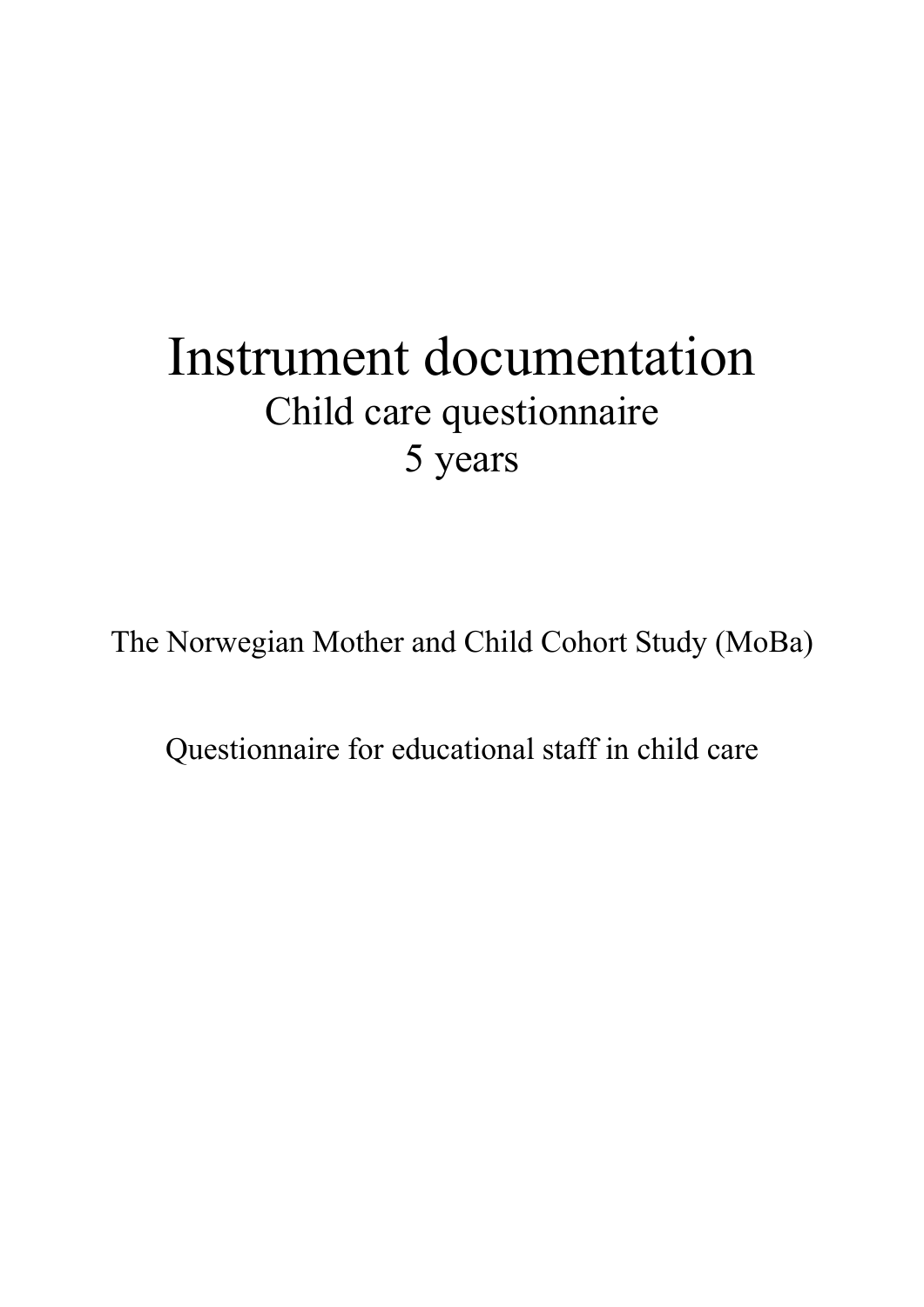# **LIST OF CONTENT**

| Instrument. |  |
|-------------|--|
|             |  |
|             |  |
|             |  |
|             |  |
|             |  |
|             |  |
|             |  |
|             |  |
|             |  |
|             |  |
|             |  |
|             |  |
|             |  |
|             |  |
|             |  |
|             |  |
|             |  |
|             |  |
|             |  |
|             |  |
|             |  |
|             |  |
|             |  |
|             |  |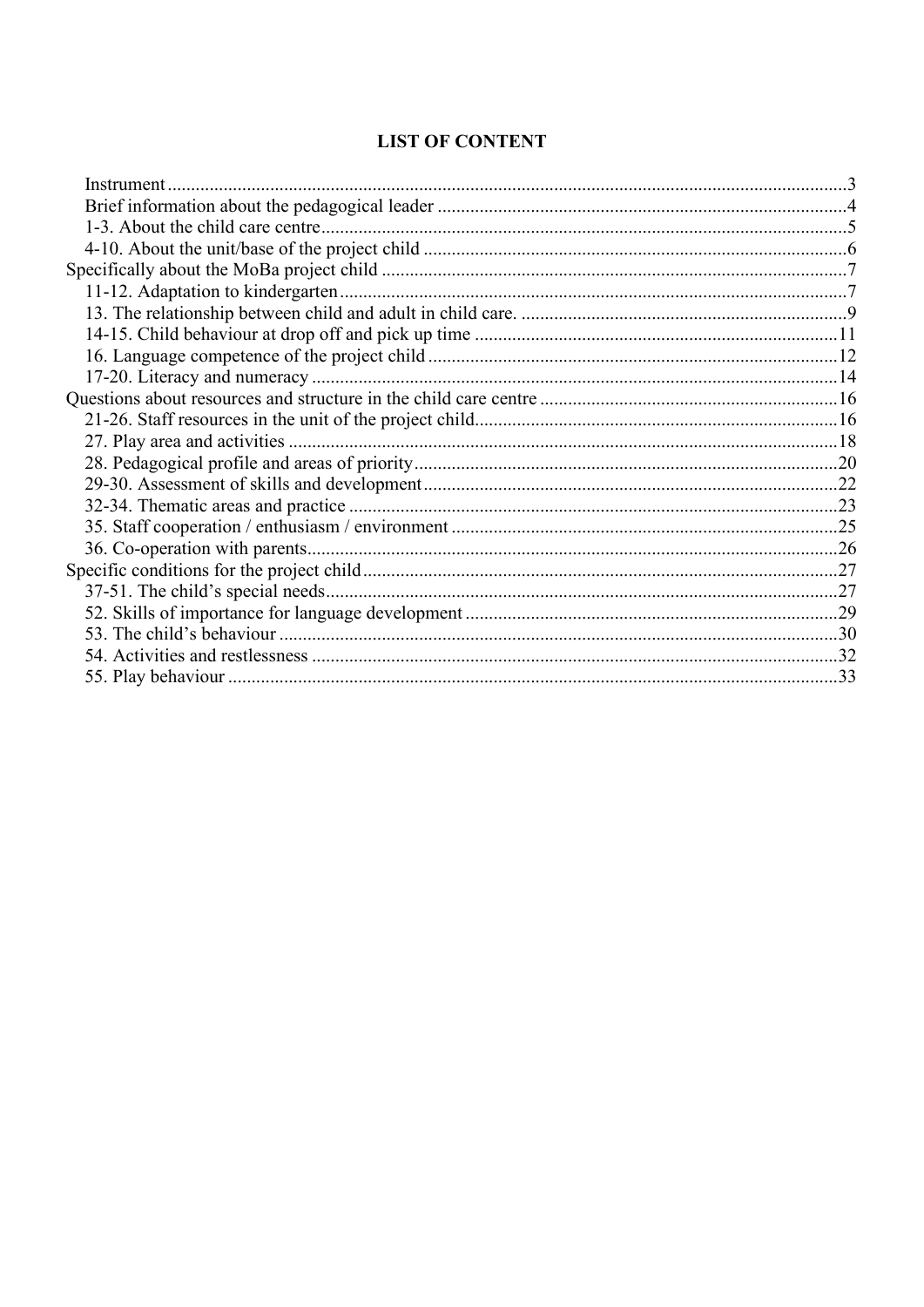#### **Instrument**

# <span id="page-2-0"></span>**1. Name of original instrument/question:**

Original name of scale (*no name* if only single question) List wording of questions included in the section (with number from questionnaire in front) and write response categories (with values used in the dataset)

# **2. Description of original scale or selection of items used**

Description of analytical approaches for selecting just a sample of items from a scale If single question. NOT RELEVANT

If selection of established short version, make referral to literature and/or use Where does the Q/scale come from, what is it meant to measure. Description of number of items, subscales. Where the Q/scale has been used and any information that give insight into what instrument this is.

Primary references of the instrument as well as important secondary publications.

# **3. Rationale for Choosing Instrument:**

What is it meant to measure and IF RELEVANT: Why this is a good measure.

# **4. Modifications:**

Describe modifications during the study from one version to another. Write if omitted or added from one version to another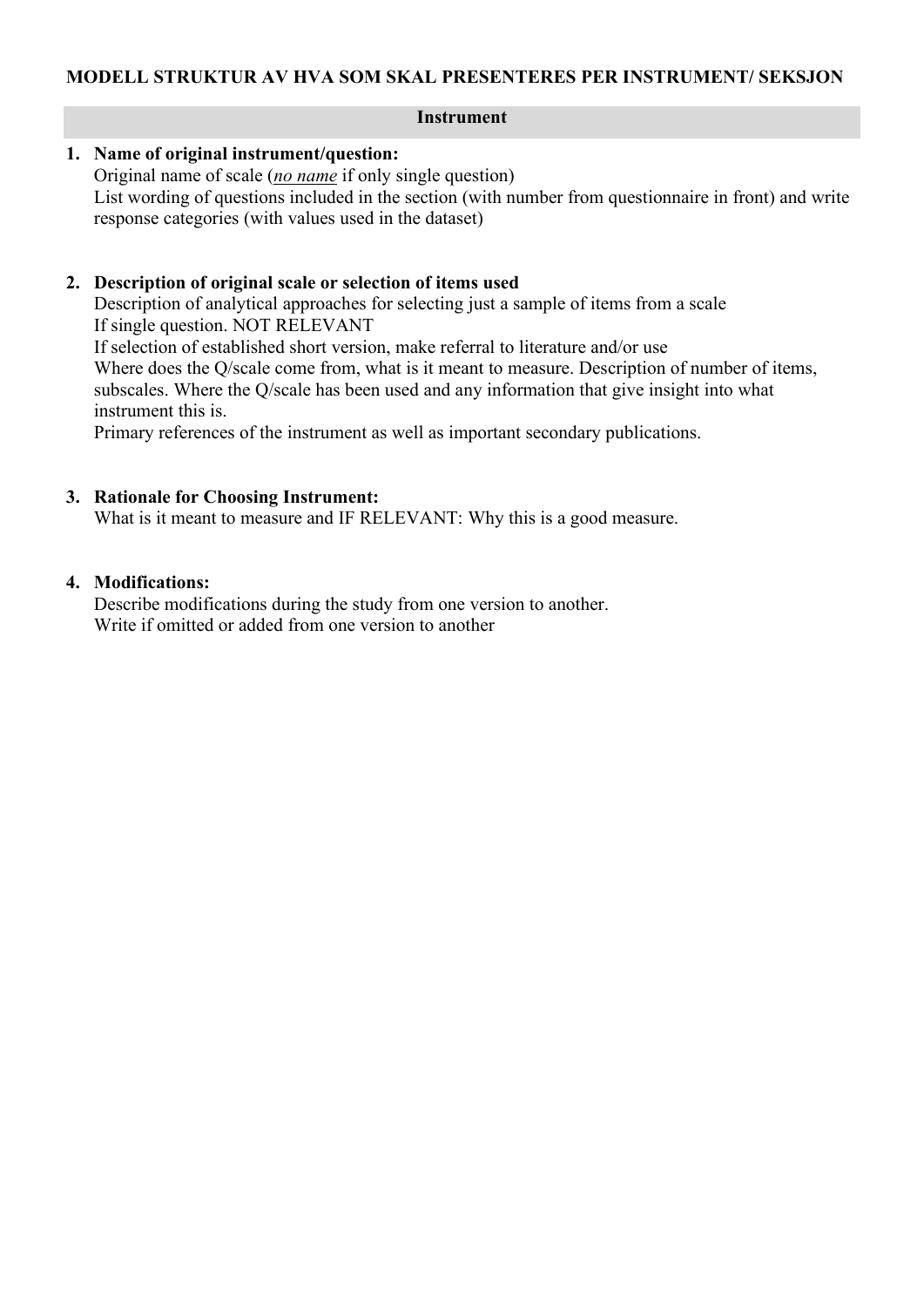# **Brief information about the pedagogical leader**

# <span id="page-3-0"></span>**1. Name of original scale/ questions:**

No scale, single questions

- Q 0-1 **How long have you been employed in this child care centre**? (Years, months)
- Q 0-2 **How long have you been working with children?** (Years, months)
- Q 0-3 **How long have you known the project child (this child)?** (Years, months)
- Q 0-4 **Are you the pedagogical leader?** (No, Yes, If no, please state type of employment\_\_\_\_)

# **2. Description of original scale:**

Not relevant *Psychometric Information (sample, reliability, validity):* Not relevant

# **3. Rationale for Choosing Instrument:**

The questions are an index for the experience of the person filling out the form has working with children in general, and particularly with the project child.

# **4. Revision during the data collection period:**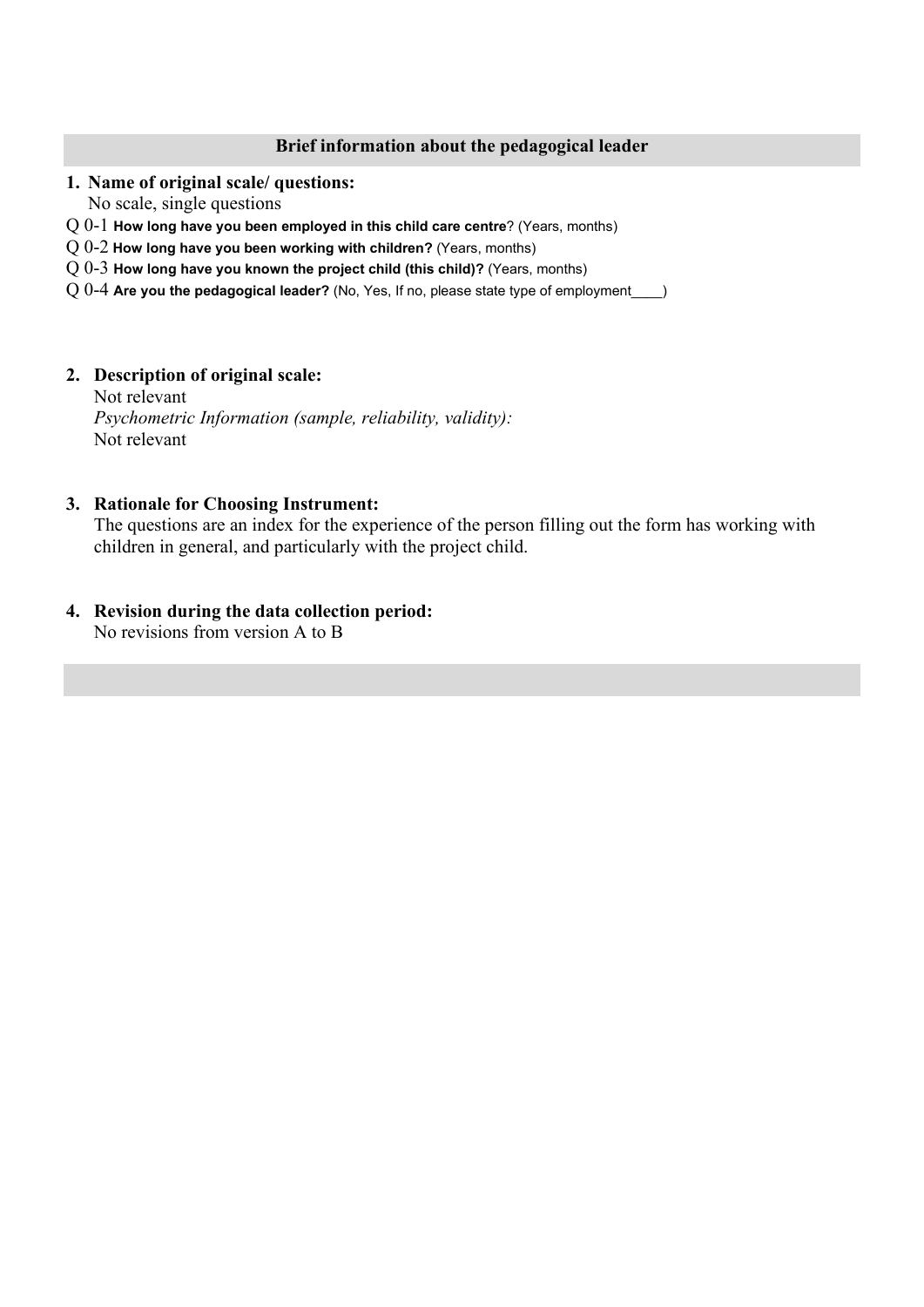# **1-3. About the child care centre**

# <span id="page-4-0"></span>**1. Name of original scale/ questions:**

No scale, MoBa specific single questions.

| Q              | 110 Searcy 1.1820 Specified Single specificities<br><b>Child Care 60 months</b> | <b>Response options</b>                                                                                           | Variable<br>name |
|----------------|---------------------------------------------------------------------------------|-------------------------------------------------------------------------------------------------------------------|------------------|
| 1              | How is the child care centre organized?                                         |                                                                                                                   |                  |
|                |                                                                                 | 1-Unit child care centre<br>2-Base child care centre<br>3-Zone child care centre                                  | $S_{1}$          |
| $\overline{2}$ |                                                                                 | Does the child care centre have a particular pedagogical profile or academic framework?                           |                  |
|                |                                                                                 | 1-No<br>2-Yes                                                                                                     | $S_2$ 1          |
|                | If yes, describe                                                                |                                                                                                                   | $S_2$ 2 (txt)    |
| 3              | total?                                                                          | How many units is the entire child care centre divided into and how many children are in the child care centre in |                  |
|                | Number of units<br>Number of children                                           | Frequency $0 - 9$<br>Frequency $0 - 999$                                                                          |                  |
|                | Number of staff                                                                 | Frequency 0 - 99                                                                                                  |                  |

# **2. Description of original scale:**

*Psychometric Information (sample, reliability, validity):* Not relevant *Base Reference/Primary Citation:* Not relevant

# **3. Rationale for Choosing Instrument:** Organizational aspects and size of the child care are indicators of the structural quality of the child care centre.

# **4. Revision during the data collection period:** No revisions from version A to B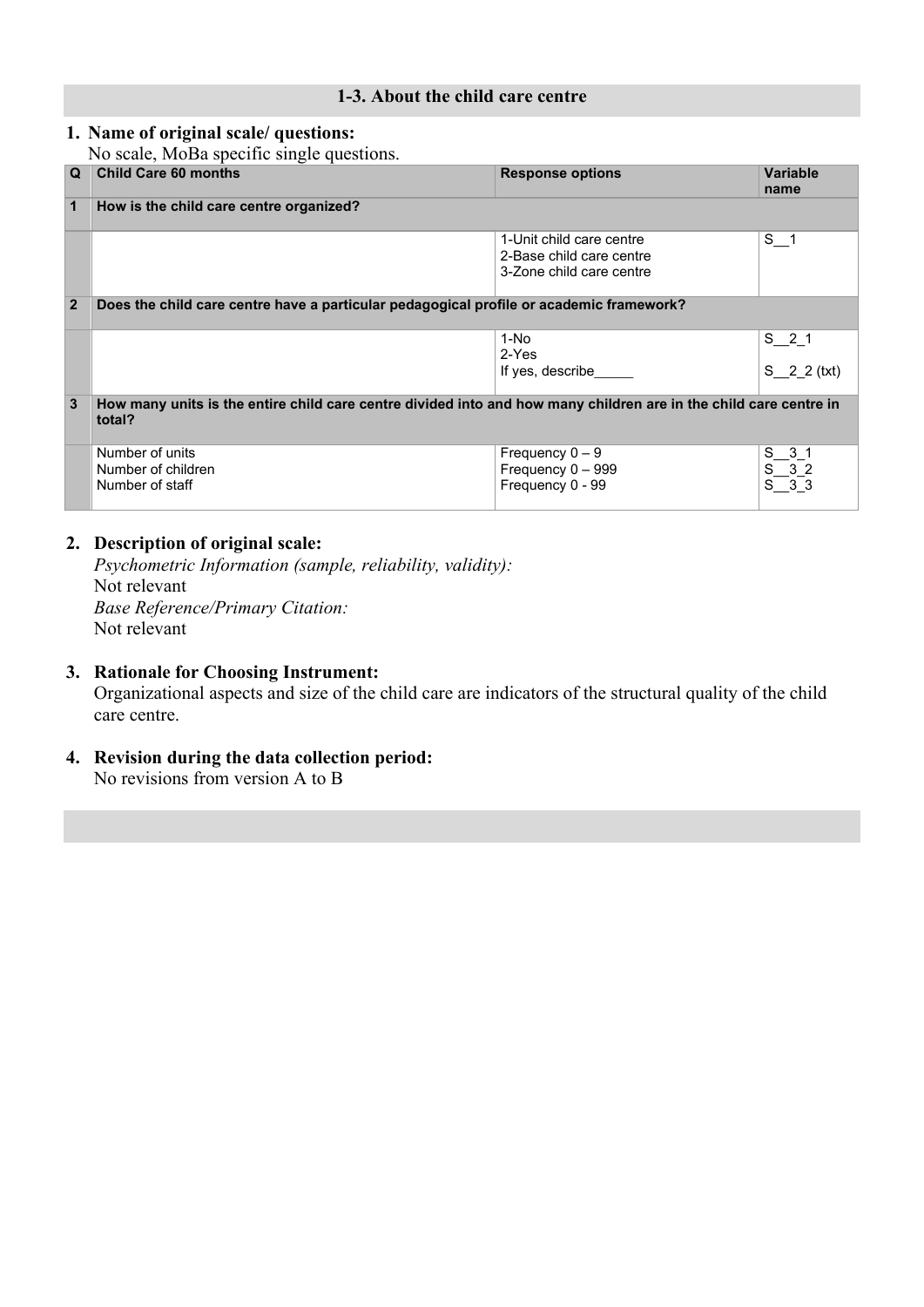#### **4-10. About the unit/base of the project child**

# <span id="page-5-0"></span>**1. Name of original scale/ questions:**

No scale, MoBa specific single questions.

| Q                       |                                                                                                            | <b>Response options</b>                    | <b>Variable</b><br>name                                       |
|-------------------------|------------------------------------------------------------------------------------------------------------|--------------------------------------------|---------------------------------------------------------------|
| $\overline{\mathbf{4}}$ | How many children at different ages are there in the unit/base of the project child?                       |                                            |                                                               |
|                         | 0-18 months<br>19-35 months<br>3 yrs<br>4yrs<br>5yrs<br>6yrs                                               | Frequency 0 - 99                           | S<br>41<br>4 2<br>S<br>4 3<br>S<br>44<br>S<br>4 5<br>S<br>4 6 |
| 5                       | How many girls and boys are there all together in the project child's unit?                                |                                            |                                                               |
|                         | Girls<br>Boys                                                                                              | Frequency 0 - 99                           | S <sub>51</sub><br>$S$ 5 2                                    |
| 6                       | How many children have started in the project child's unit/base in the last school year?                   |                                            |                                                               |
|                         | Number                                                                                                     | Frequency 0 - 99                           | S <sub>6</sub>                                                |
| $\overline{7}$          | How many children are normally present at different times in a typical day in your unit?                   |                                            |                                                               |
|                         | Before 9am<br>From 9am to 4pm<br>After 4pm                                                                 | Frequency 0 - 99                           | S 7 1<br>S 7 2<br>$^{-7}$ 3<br>S                              |
| 8                       | How many adults are normally present at different times on a typical day in the project child's unit/base? |                                            |                                                               |
|                         | Before 9am<br>From 9am to 4pm<br>After 4pm                                                                 | Frequency 0 - 99                           | $S$ 8 1<br>82<br>S<br>$S\left 8\right 3$                      |
| 9                       | Estimate the % extra resource the unit is entitled to, for the children with special needs.                |                                            |                                                               |
|                         |                                                                                                            | Percentage 0 - 100 %<br>No extra resources | $S_{91}$<br>$S^{0}9^{0}2$                                     |
| 10                      | Estimate the % extra recourse the unit receives, for children with special needs.                          |                                            |                                                               |
|                         |                                                                                                            | Percentage 0-100 %<br>No extra resources   | S 10 1<br>$S^{-}$ 10 $^{-}$ 2                                 |

#### **2. Description of original scale:**

*Base Reference/Primary Citation:* Not relevant. *Psychometric Information (sample, reliability, validity):* Not relevant

# **3. Rationale for Choosing Instrument:**

These sections are measures of the organization of the kindergarten and the group of children in the MoBa child's unit, which constitutes the MoBa child's *context in the kindergarten*.

# **4. Revision during the data collection period:**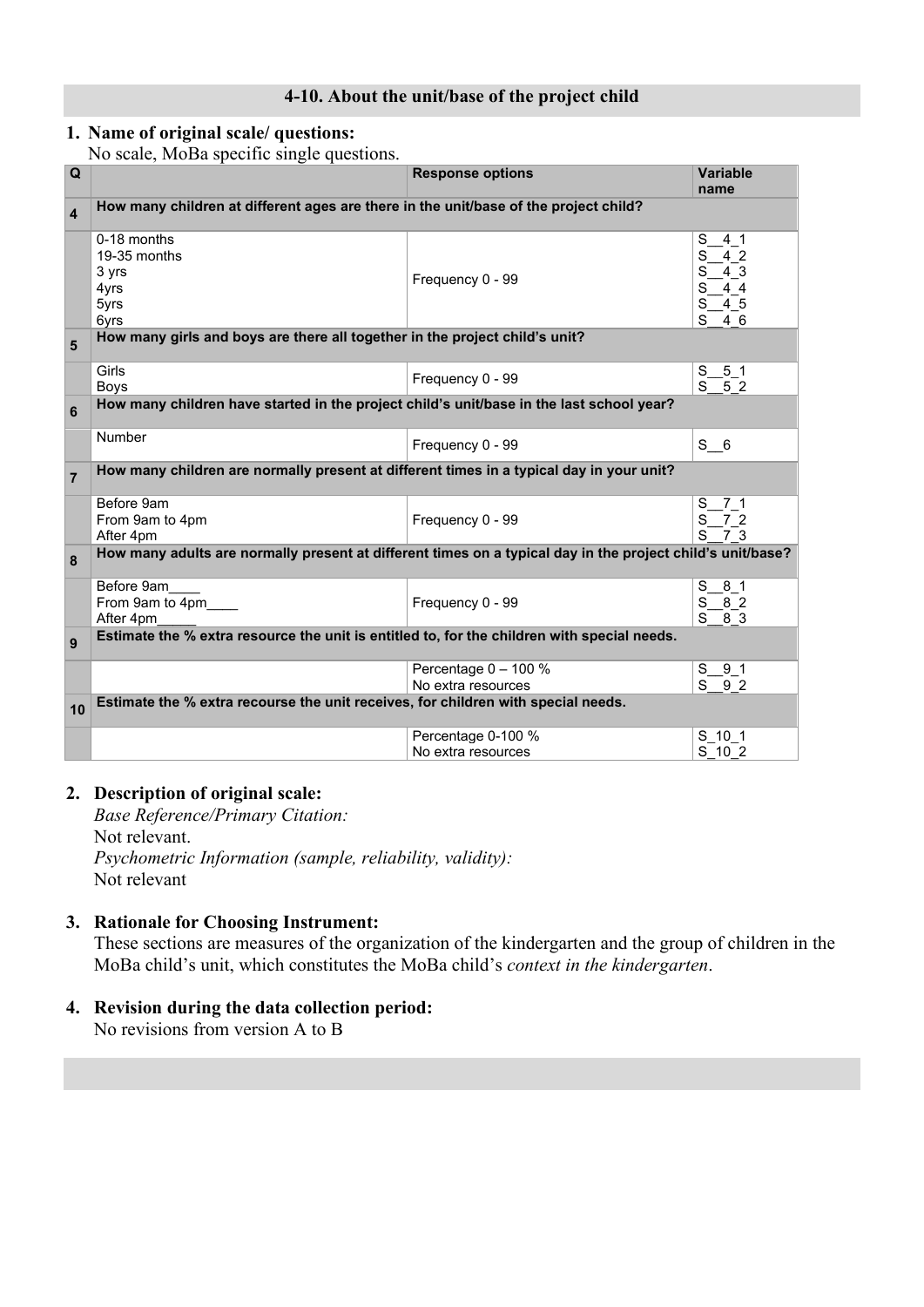# <span id="page-6-1"></span><span id="page-6-0"></span>**Specifically about the MoBa project child**

# **11-12. Adaptation to kindergarten**

# **1. Name of original scale/ questions:** The School Readiness Questionnaire (SRQ)

| Q               |                                                                 | <b>Response options</b>       | <b>Variable</b><br>name |
|-----------------|-----------------------------------------------------------------|-------------------------------|-------------------------|
| 11              | How long has the project child attended this child care center? |                               |                         |
|                 | Number of years                                                 | Frequency 0 - 9,9             | S 11                    |
| 12 <sup>1</sup> | How do you find the child is coping in the following areas?     |                               |                         |
|                 | 1. Settling into the child care centre                          |                               | $S_12_1$                |
|                 | 2. Co-operation with other children                             |                               | $S_12_2$                |
|                 | 3. Relationship with teacher                                    |                               | $S_12_3$                |
|                 | 4. Concentration                                                |                               | $S_{12-4}$              |
|                 | 5. Use of play materials                                        | 1- Very well<br>2- Well       | $S_12_5$                |
|                 | 6. Confidence                                                   |                               | $S_12_6$                |
|                 | 7. Speak in groups of children                                  | 3- Average                    | $S_12_7$                |
|                 | 8. Follow instructions                                          | 4- Some difficulty            | $S_12_8$                |
|                 | 9. Personal needs                                               | 5- Considerable<br>difficulty | $S_12_9$                |
|                 | 10. Motor coordination                                          |                               | S 1210                  |
|                 | 11. Agreeableness                                               |                               | S 1211                  |
|                 | 12. Fine motor skills                                           |                               | $S_1212$                |
|                 | 13. Adaptation to child care center                             |                               | $S_1213$                |

# **2. Description of original scale:**

This is a 13-item scale for teachers to rate via five-point Likert scales, with responses ranging from 'child coping very well' to having 'considerable difficulties'. Items cover: personal social variables, including cooperation with other children, relationship with teacher, coping with personal needs and sociability, and cognitive variables, including concentration, use of materials, verbalizing in class work, following instructions, plus fine motor and physical coordination as a single index of physical maturity. The final item is an overall rating of the child's readiness for school (Prior et al., 2000).

# *Psychometric Information:*

The unidimensionality of the SRQ scale was confirmed in a factor analysis (Principal axes with Promax rotation) on the 13 items which produced only one factor that had an eigenvalue above unity and accounted for 62% of the variance. Given that the internal consistency of this single-factor scale was very high (Cronbach  $\alpha = .95$ ), a mean score was computed of these SRQ items (Prior et al, 2011).

Prior, M., Bavin E. & Ong, B. (2011). Predictors of school readiness in five – to six – year – old children from an Australian longitudinal community sample. *Educational Psychology*, **31** (1), 3-16.

Prior, M., Sanson, A., Smart, D., & Oberklaid, F. (2000). Pathways from infancy to adolescence: Australian Temperament Project 1983–2000. Melbourne: Australian Institute of Family studies.

# **3. Rationale for Choosing Instrument:**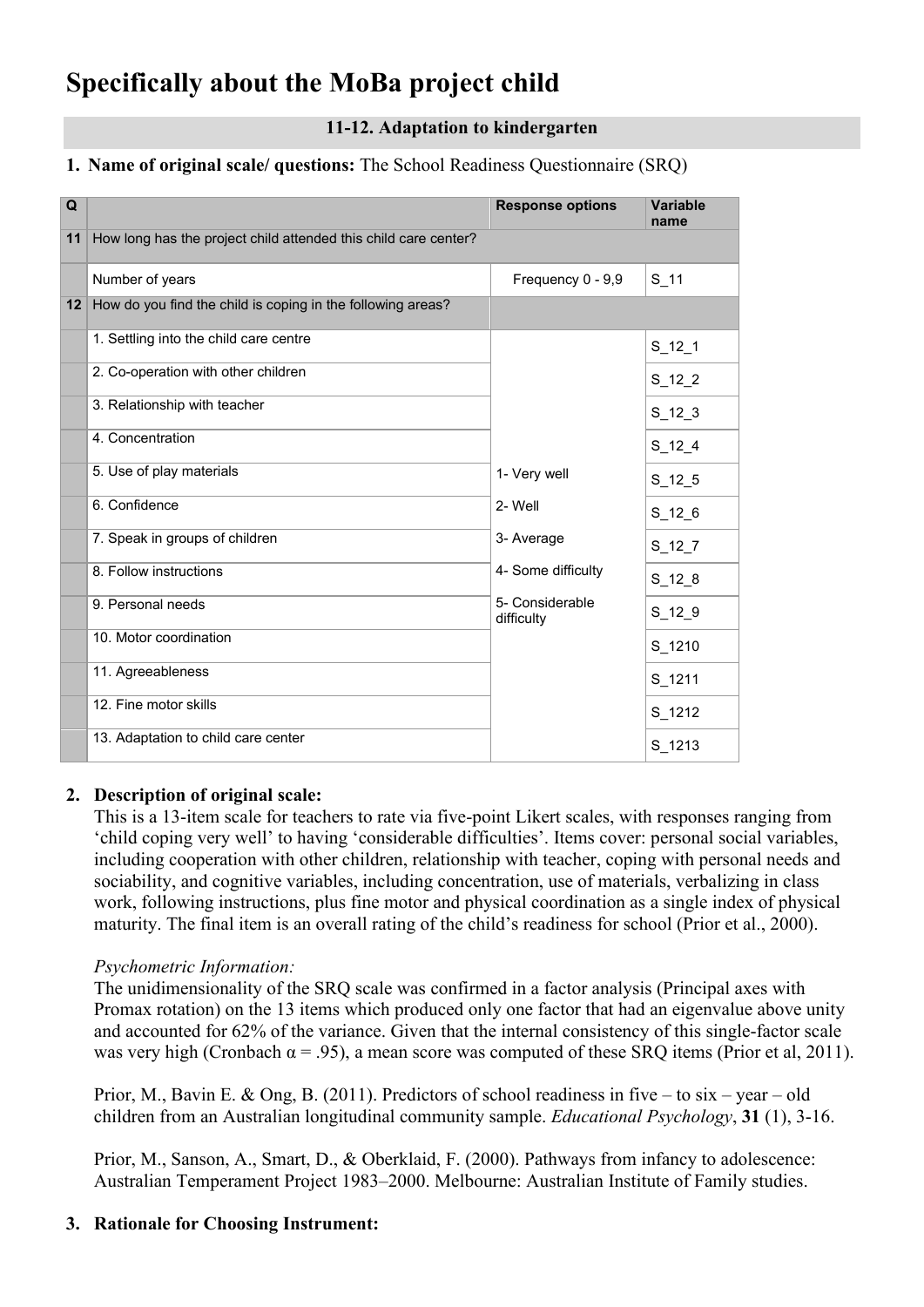The SRQ was developed for the Australian Temperament Project (Prior et al., 2000), a longitudinal study of Australian children which began in 1983 and is still ongoing (Smart & Sanson, 2003). It was used to measure SR in children from that project also at age five to six years and proved to be a predictor of a range of developmental outcomes in both boys and girls across the years from 5 to 12 years of age (Prior et al., 2000).

# **4. Revision during the data collection period:**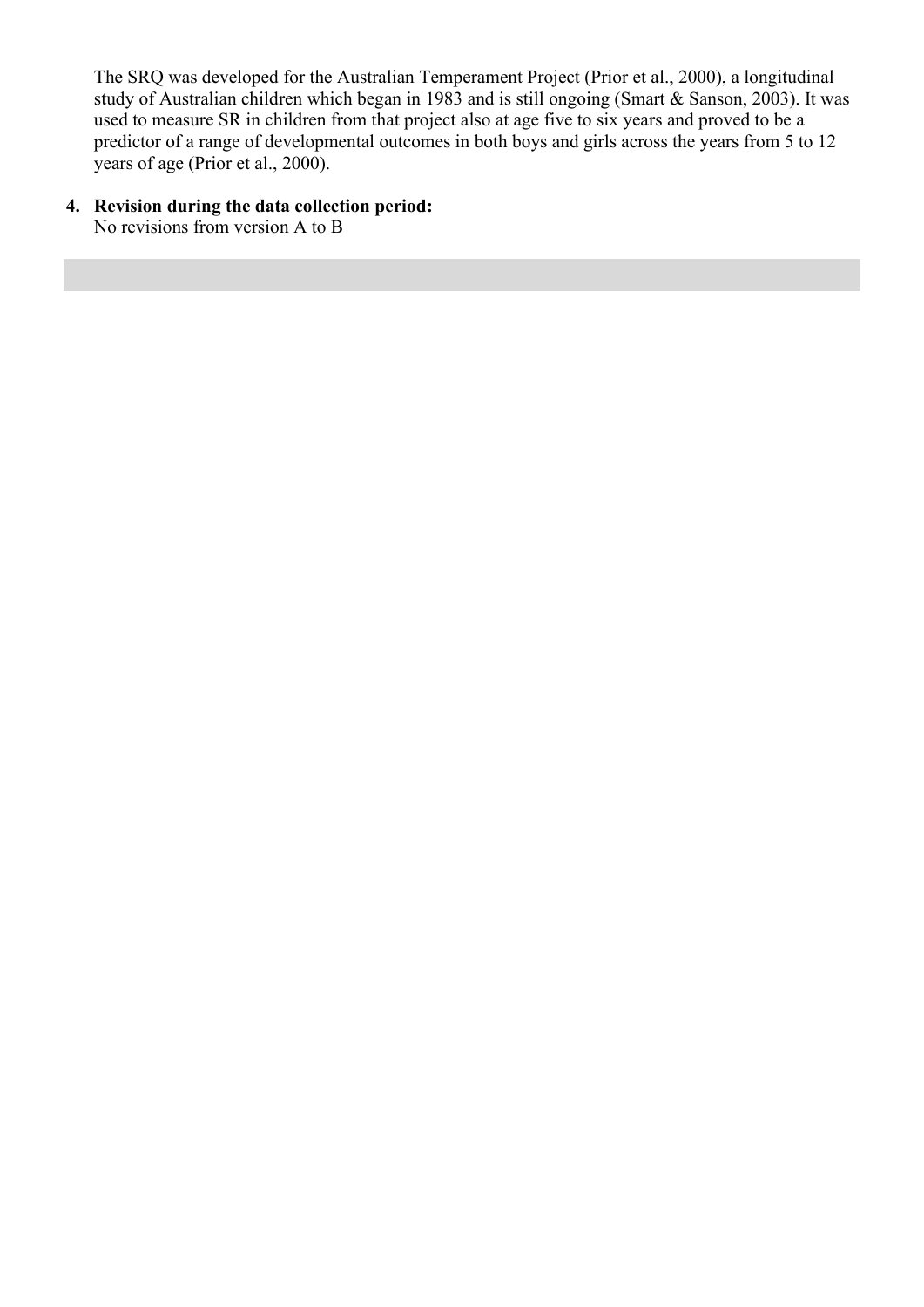#### **13. The relationship between child and adult in child care.**

#### <span id="page-8-0"></span>**1. Name of original scale/ questions:** Student-Teacher Relationship Scale (STRS)

| $\overline{Q}$ |                                                                                                   | <b>Response options</b> | Variable<br>name |
|----------------|---------------------------------------------------------------------------------------------------|-------------------------|------------------|
| 13             | To what extent are the following statements correct, regarding your relationship with this child? |                         |                  |
|                | 1. I share an affectionate, warm relationship with this child                                     |                         | $S_13_1$         |
|                | 2. This child and I always seem to be struggling with each other                                  |                         | $S_13_2$         |
|                | 3. If upset, this child will seek comfort from me                                                 |                         | $S_13_3$         |
|                | 4. This child is uncomfortable with physical affection or touch from me                           |                         | $S_{13_4}$       |
|                | 5. This child values his/her relationship with me                                                 |                         | $S_13_5$         |
|                | 6. When I praise this child, he/she beams with pride                                              | 1- Not true at all      | $S_13_6$         |
|                | 7. This child spontaneously share information about himself/herself                               | 2- Not quite true       | $S_13_7$         |
|                | 8. This child easily becomes angry with me                                                        | 3- Neutral, not sure    | $S_13_8$         |
|                | 9. It is easy to be in tune in what this child is feeling                                         | 4- Quite true           | $S_13_9$         |
|                | 10. This child remains angry or is resistant after being disciplined                              | 5- Very true            | S 1310           |
|                | 11. Dealing with this child drains my energy                                                      |                         | S 1311           |
|                | 12. When the child is in a bad mood, I know we're in for a long and difficult day                 |                         | S_1312           |
|                | 13. This child's feelings about me can be unpredictable or can change suddenly                    |                         | S_1313           |
|                | 14. This child is sneaky and manipulative with me                                                 |                         | S_1314           |
|                | 15. The child openly shares his/hers feelings and experiences with me                             |                         | S_1315           |

#### **2. Description of original scale:**

This is a thirty-one item rating scale, using a Likert-type format, designed to assess teachers' perceptions of their relationships with particular students. The scale consists of three subscales: Conflict, Closeness and Dependency.

Conflict items are designed to attain information about perceived negativity within the relationship (e.g., 'This child remains angry or is resistant after being disciplined,' 'This child is sneaky or manipulative with me,' and 'This child easily becomes angry with me'), whereas closeness items ascertain the extent to which the relationship is characterized as warm, affectionate, and involving open communication (e.g., 'I share an affectionate, warm relationship with this child,' 'If upset, this child will seek comfort from me,' and 'This child spontaneously shares information about himself/herself'). Items are rated on a Likert-type scale ranging from 1 'definitely does not apply' to 5 'definitely applies'. The conflict subscale is comprised of seven items, and the closeness subscale is comprised of eight items. In order to make conflict and closeness scores comparable in this study, each child's total conflict and closeness scores were divided by the total number of items measuring that construct, such that conflict and closeness scores indicate the average score per item. (Fra Jerome, Hamre, and Pianta, 2009).

#### *Psychometric Information:*

Validity studies indicate that the STRS correlates in predictable ways with concurrent and future measures of academic skills, including performance on standardized tests (Hamre & Pianta, 2001), behaviour problems and competences in elementary classrooms (e.g. Pianta, 1994; Pianta et al.,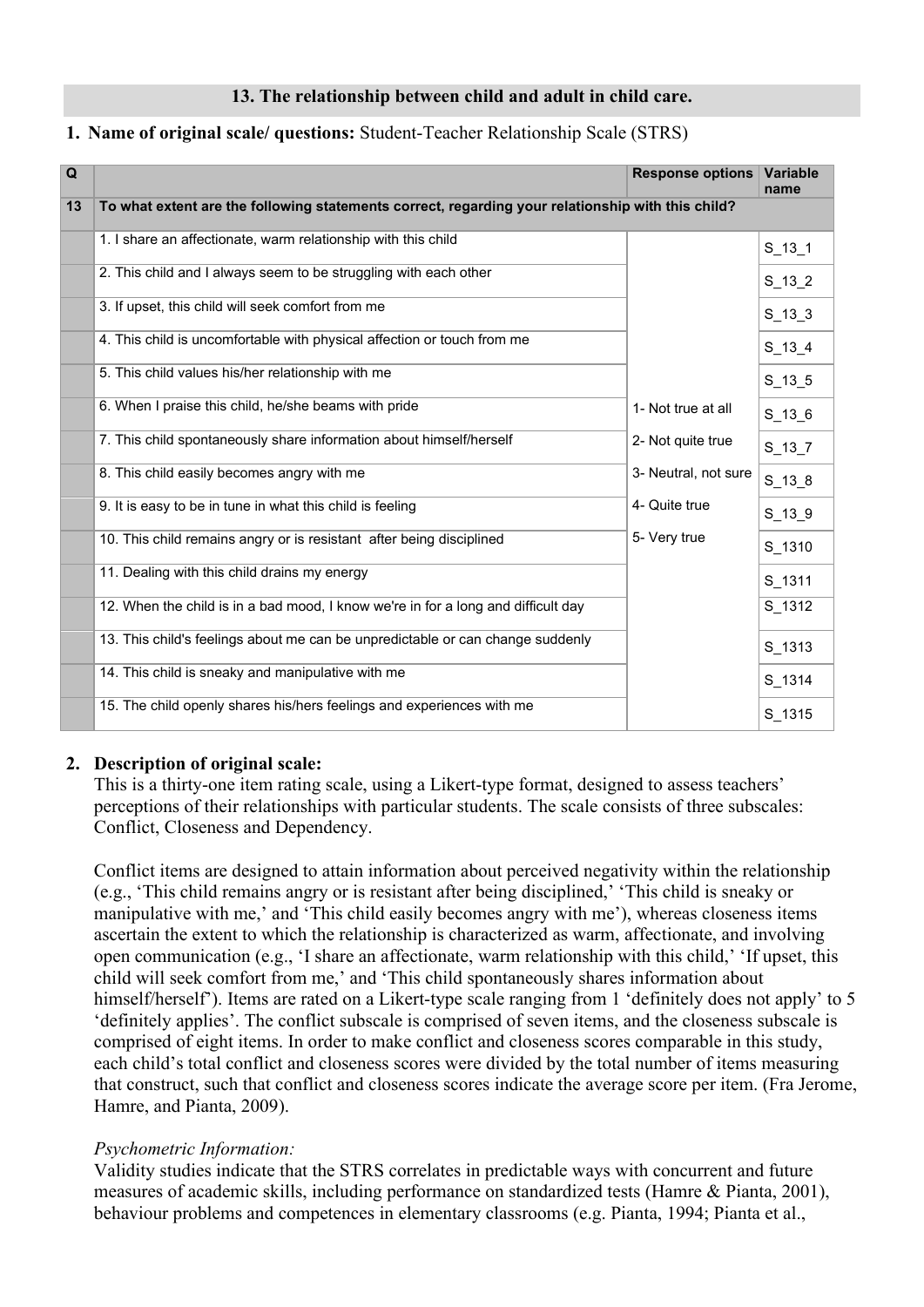1995). And peer relations (Birch & Ladd, 1998). In general, the STRS scale and subscales show strong evidence for concurrent and predictive validity (papirartikkel, referanse).

In terms of reliability, statistically significant test–retest correlations over a four-week period, and high internal consistency for both conflict and closeness subscales have been established (Pianta, 2001). The STRS has also demonstrated predictive and concurrent validity, and is related to current and future academic skills (Hamre & Pianta, 2001), behavioral adjustment (Birch & Ladd, 1998), risk of retention (Pianta, Steinberg, & Rollins, 1995), disciplinary infractions (Hamre & Pianta, 2001), and peer relations (Birch & Ladd, 1998). Cronbach's alpha for conflict is .85 and for closeness is .84 (Fra Hamre og Pianta, 2001).

Hamre, B.K. and Pianta, R.C. (2001). Early Teacher–Child Relationships and the Trajectory of Children's School Outcomes through Eighth Grade. *Child Development*, **72**, (2), 625–638.

Jerome, E.M., Hamre, B.K. and Pianta, R.C. (2009). Teacher–Child Relationships from Kindergarten to Sixth Grade: Early Childhood Predictors of Teacher-perceived Conflict and Closeness. *[Social](http://onlinelibrary.wiley.com/journal/10.1111/(ISSN)1467-9507)  [Development,](http://onlinelibrary.wiley.com/journal/10.1111/(ISSN)1467-9507)* **[18,](http://onlinelibrary.wiley.com/doi/10.1111/sode.2009.18.issue-4/issuetoc)** (4), 915-945.

Two items are modified due to inappropriate (insulting) wording. A new translation of these items has been developed, with retained meaning. The translation (both Norwegian and back translated English) has been sent to author Pianta who has permitted the new wording.

# **3. Rationale for Choosing Instrument:**

The items on this scale were based on a previous 16-item version (Pianta & Nimetz, 1991) developed from attachment theory, the attachment Q-set (Waters & Deane, 1985), and a review of literature on teacher– child interactions. The items were written to assess a teacher's feelings and beliefs about her relationship with a student, and her feelings and beliefs about the student's behavior toward her. This scale has been used extensively in studies of preschool- and elementary-age children (e.g., Birch & Ladd, 1997, 1998; Howes & Hamilton, 1992; Howes & Richie, 1999).

# **4. Revision during the data collection period:**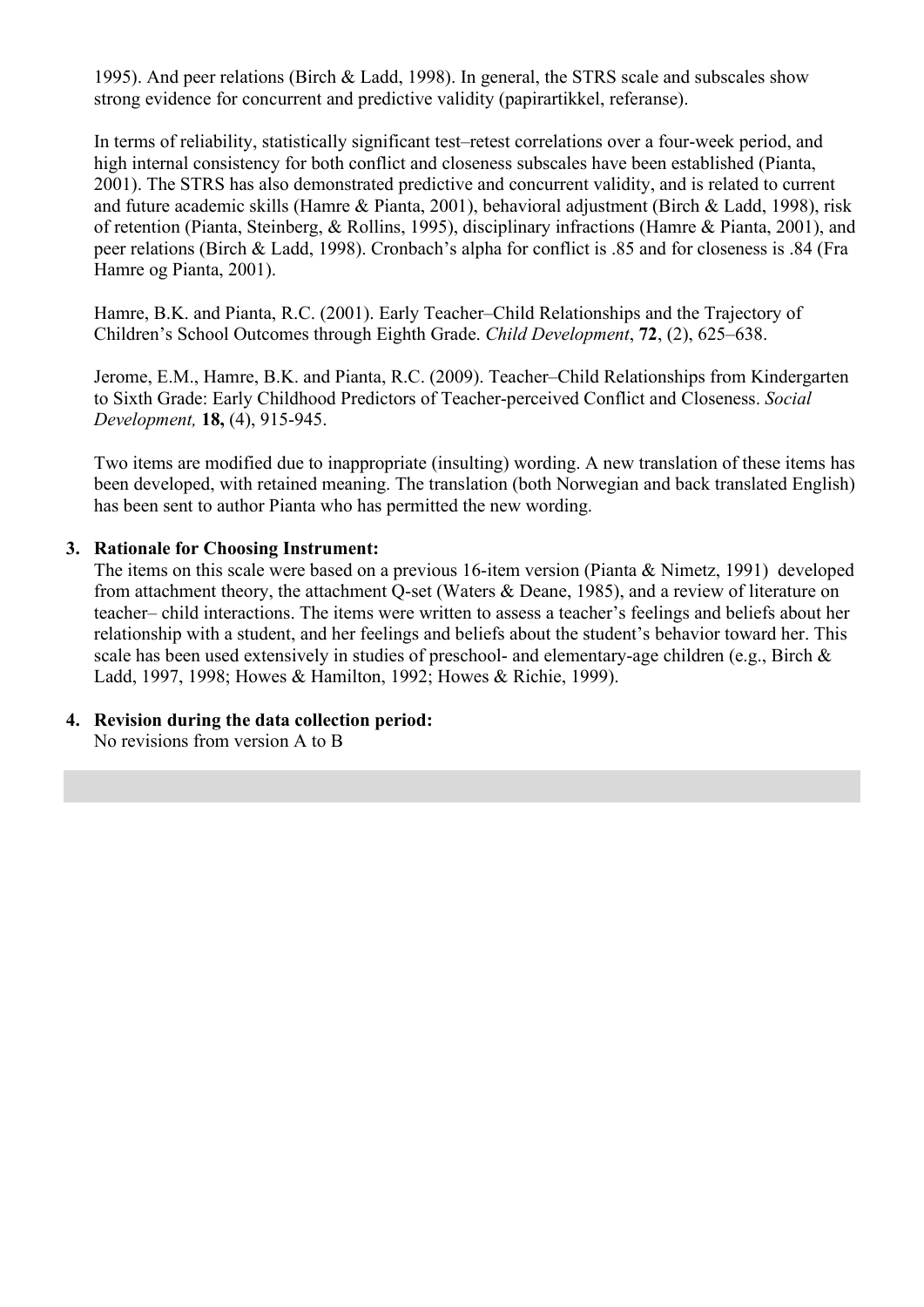# <span id="page-10-0"></span>**1. Name of original scale/ questions:** One question developed for MoBa, four questions from LSAC (scale?)

| $\Omega$ | <b>Child Care Questionnaire</b>                                     | <b>Response options</b> | Variable<br>name |
|----------|---------------------------------------------------------------------|-------------------------|------------------|
| 14       | Is the child picked up by mother/father from the child care center? |                         |                  |
|          |                                                                     | 1- No                   | S 14             |
|          |                                                                     | 2- Yes                  |                  |

| 15 | If yes, how often do you observe the following?                                            |              |             |
|----|--------------------------------------------------------------------------------------------|--------------|-------------|
|    | 1. When this child arrives he/she greets you enthusiastically                              | 1- Never     | $S_{15}$ 15 |
|    | 2. While the parent is leaving, the child says goodbye in some way (smiles,<br>waves etc.) | 2- Sometimes | S 15 2      |
|    | 3. While the parent is leaving, the child seems angry or sad                               | 3- Often     | $S_15_3$    |
|    | 4. This child co-operates in getting ready to go home                                      | 4- Always    | S 15 4      |

# **2. Description of original scale:**

The original LSAC scale consists of 14 items describing child's behavior during drop off and pick up time. The items describe child's behavior when arriving kindergarten, when the parent leaves the kindergarten and when the parent return to kindergarten to pick up the child. The educational personnel is asked to rate how typical these behaviors are for the MoBa child on a 4 point scale raging from 'Never' to 'Always'.

# *Psychometric Information:*

The Longitudinal Study of Australian Children Annual statistical report 2011. Published by the Australian Institute of Family Studies, 2012, 100 pp.

# *Base Reference/Primary Citation:*

Harrison, L. J. (2008). Does child care quality matter? Associations between socio-emotional development and non-parental child care in a representative sample of Australian children. Family Matters, 79, 14–25.

# *Modifications*

Four of the original 14 items are selected on face validity for use in the MoBa childcare questionnaire; two on issues on arrival and two on leaving.

# **3. Rationale for Choosing Instrument:**

These items can be used as a measure on child's attachment to parent and to kindergarten.

# **4. Revision during the data collection period:**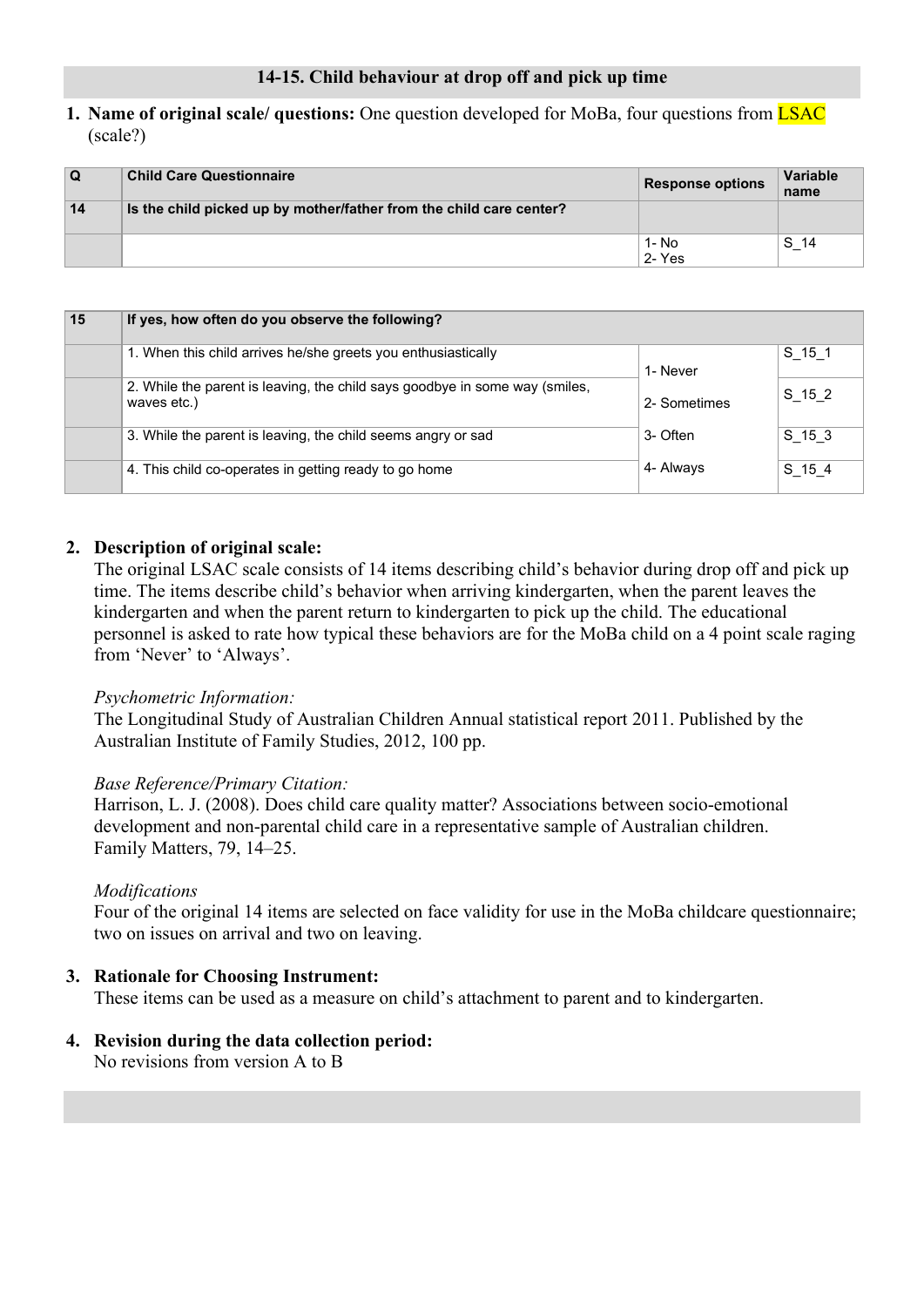# <span id="page-11-0"></span>**1. Name of original scale/ questions:** The Child Developmental Inventory (CDI).

| Q  | <b>Child Care 60 months</b>                                                                                                            | <b>Response options</b> | Variable<br>name |
|----|----------------------------------------------------------------------------------------------------------------------------------------|-------------------------|------------------|
| 16 | Assess the child based on Norwegian language competence                                                                                |                         |                  |
|    | 1. Asks the meaning of words                                                                                                           |                         | $S_16_1$         |
|    | 2. Talks in long, complex sentences, ten words or longer                                                                               |                         | $S_16_2$         |
|    | 3. Uses plurals correctly, for example, says "men", not "mans", "mice", not<br>"mouses"                                                |                         | $S_{16}$ 3       |
|    | 4. Names the days of the week in the correct order                                                                                     | 1- No<br>2- Yes         | S 16 4           |
|    | 5. Tells where s/he lives, naming the town or city                                                                                     |                         | S 16 5           |
|    | 6. When asked, "What is a?" talks about the group it belongs to, for example,<br>"A horse?" "Is an animal." "An orange?" "Is a fruit." |                         | $S_{166}$        |
|    | 7. Knows right hand from left.                                                                                                         |                         | $S_{16}$ 7       |
|    | 8. Uses the words "today", "yesterday" and "tomorrow" correctly.                                                                       |                         | $S_16_8$         |
|    | 9. Tells what a few objects are made of, such as a coat, or a chair.                                                                   |                         | S 16 9           |

# **2. Description of original scale:**

The Child Development Inventory (CDI) was devised for purposes of clinical evaluation, mass screening, developmental research, and parent education. The CDI consists of 320 statements describing the behaviors of children in the 1st 6 yr. of life. The inventory is completed by the child's mother who endorses those statements which describe the child's behavior. Results are represented in a profile of 8 developmental scales: Gross Motor, Fine Motor, Situation Comprehension, Expressive Language, Verbal Comprehension and Conceptualization, Self-Care, Personal-Social, and General Development.

# *Psychometric Information (sample, reliability, validity):*

[Chaffee, C.A.,](http://psycnet.apa.org/index.cfm?fa=search.searchResults&latSearchType=a&term=Chaffee,%20C.%20Anne) [Cunningham, C.E.,](http://psycnet.apa.org/index.cfm?fa=search.searchResults&latSearchType=a&term=Cunningham,%20Charles%20E.) [Secord-Gilbert, M.,](http://psycnet.apa.org/index.cfm?fa=search.searchResults&latSearchType=a&term=Secord-Gilbert,%20Margaret) [Elbard, H.](http://psycnet.apa.org/index.cfm?fa=search.searchResults&latSearchType=a&term=Elbard,%20Heather) & [Richards, J.](http://psycnet.apa.org/index.cfm?fa=search.searchResults&latSearchType=a&term=Richards,%20Joanne) (1990). Screening effectiveness of the Minnesota Child Development Inventory expressive and receptive language scales: Sensitivity, specificity, and predictive value. *Psychological Assessment: A Journal of Consulting and Clinical Psychology*, Vol 2(1), 80-85

# *Base Reference/Primary Citation:*

Ireton H. (1992). Child Development Inventory, Manual. Minneapolis: Behavior Science Systems.

# *Modifications*

The scale needed to be abbreviated due to limited space in the questionnaire. The process of deleting items was data driven and followed the following procedure. First all items confirmed by more than 95% of the sample were taken out. Second, variables that showed no variation when controlling for age. Third, an IRT model was used to determine which items had low difficulty, thus discriminating between individuals poorly. The final items were thus the items that provided the most variation.

# **7. Rationale for Choosing Instrument:**

The scale is a measure of children's expressive and receptive language competence.

# **4. Revision during the data collection period:**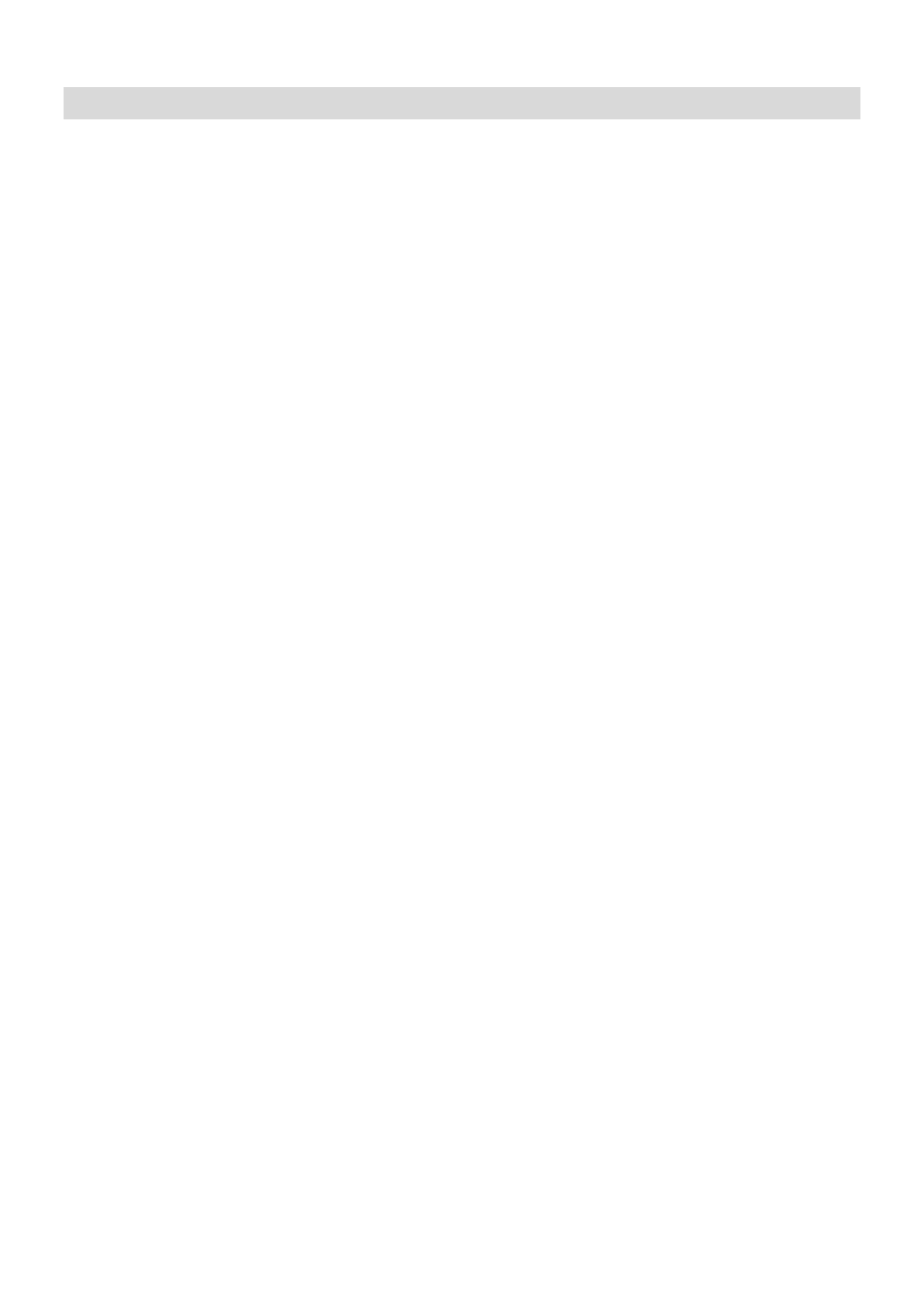#### **17-20. Literacy and numeracy**

# <span id="page-13-0"></span>**1. Name of original scale/ questions:** The Early Development Instrument (EDI)

| The project child's interest for letters ad numbers, reading and writing                                                                                                            | <b>Response options</b> | Variable<br>name |
|-------------------------------------------------------------------------------------------------------------------------------------------------------------------------------------|-------------------------|------------------|
| 17. Reading skills                                                                                                                                                                  |                         |                  |
| Is able to read simple words                                                                                                                                                        |                         | $S_{17}$ 17_1    |
| Is able to read simple sentences                                                                                                                                                    | $1 - No$<br>2-Yes       | $S_1$ 17 $_2$    |
| Is not interested in reading                                                                                                                                                        |                         | $S_1$ 17 $_3$    |
| 18. Writing skills                                                                                                                                                                  |                         |                  |
| Is able to write simple words                                                                                                                                                       |                         | $S_18_1$         |
| Is able to write simple sentences                                                                                                                                                   | $1 - No$<br>2-Yes       | $S_18_2$         |
| Is not interested in writing                                                                                                                                                        |                         | $S_18_3$         |
| 19. Numeric skills                                                                                                                                                                  |                         |                  |
| Is able to recognize numbers 1-10                                                                                                                                                   |                         | $S_{19-1}$       |
| Is able to ad simple objects                                                                                                                                                        | 1- No<br>2-Yes          | $S_19_2$         |
| Is not interested in numbers                                                                                                                                                        |                         | $S_19_3$         |
| 20. Narrative skills                                                                                                                                                                |                         |                  |
| The child is clearly expressing what s/he plans to do in the close<br>future (e.g. what the child will do tomorrow or in the holiday)                                               |                         | $S_2$ 20_1       |
| The child explains in a clear and understandable way something<br>that happened previously (e.g. what the child did in kindergarten,<br>or what happened during the football match) | $1 - No$<br>2-Yes       | $S_2$ 20 $2$     |
| Not interested in telling stories                                                                                                                                                   |                         | S 20 3           |

# **2. Description of original scale:**

The Early Development Instrument (EDI) is established as a psychometrically adequate indicator of child well-being at school entry. It covers all relevant development domains – reflective of brain development. It is psychometrically reliable at the individual level. It is adequate to monitor and report on populations of children.

# *Psychometric Information (sample, reliability, validity):*

The Early Development Instrument (EDI), a teacher-completed measure of children's school readiness at entry to Grade 1, was designed to provide communities with an informative, inexpensive and psychometrically sound tool to assess outcomes of early development as reflected in children's school readiness. Its psychometric properties at individual level were evaluated in two studies. Five a priori domains – physical health and well being, social competence, emotional maturity, language and communication, and cognitive development and general knowledge – were tested in a factor analysis of data on over 16000 kindergarten children. The factor analyses upheld the first three domains, but revealed the need to deveop two new ones, resulting in the final version of the EDI consisting of: physical health and well- being, social competence, emotional maturity, language and cognitive development, communication skills and general knowledge domains. These final domains showed good reliability levels, comparable with other instruments. A separate study (N=82) demonstrated consistent agreements in parent-teacher, interrater reliabilities, concurrent validity, and convergent validity. These results establish the EDI as a psychometrically adequate indicator of child well-being at school entry.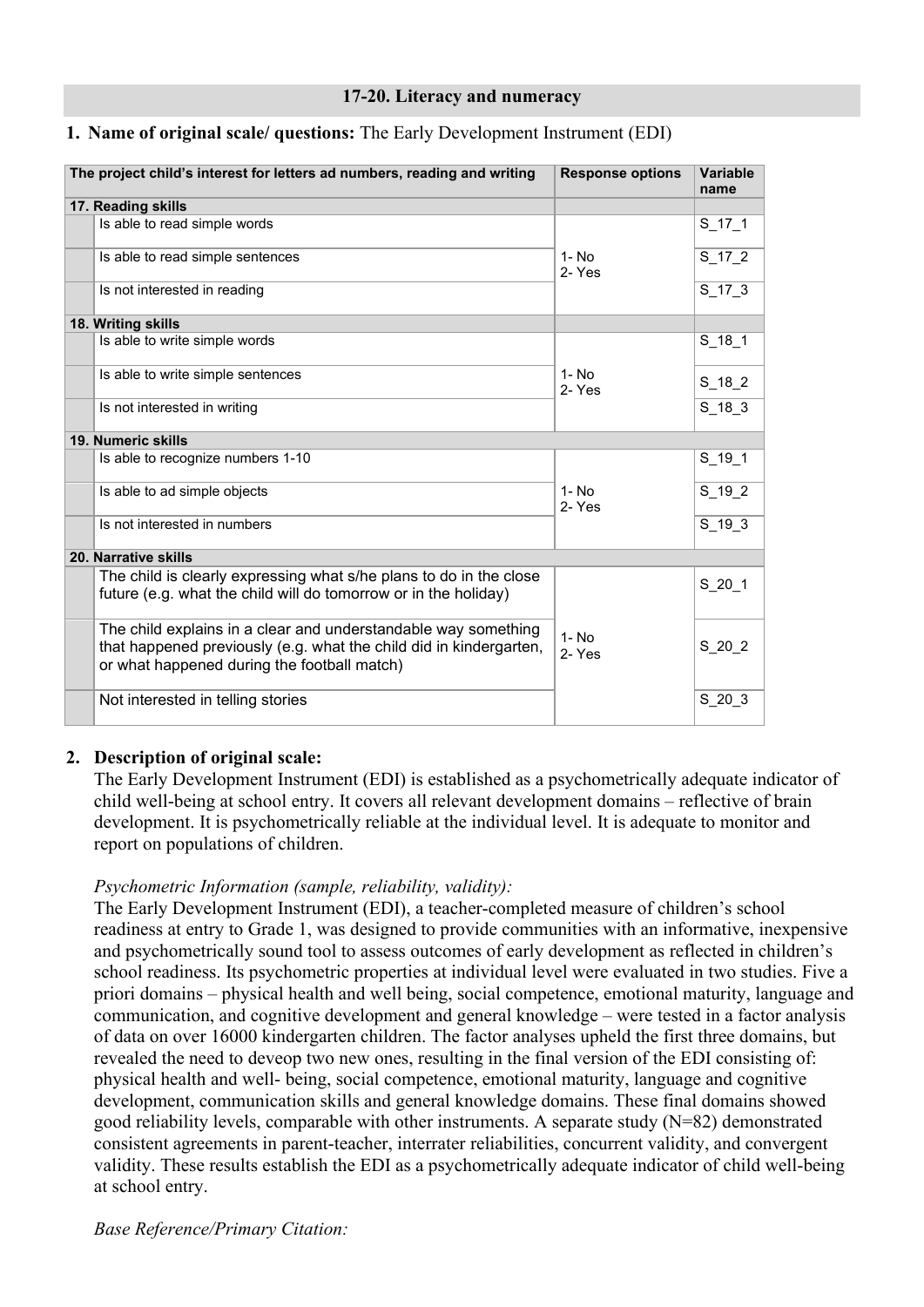Janus, M. & Offord, D. (2007):Development and Psychometric Properties of the Early Development Instrument (EDI): A Measure of children's school readiness. *Journal of Behavioural Science.* 39 (1) pp1-22.

*Modifications:* Synnve: selection of questions

# **3. Rationale for Choosing Instrument:**

The instrument measures school readiness, such as literacy and numeracy.

**4. Revision during the data collection period:** No revisions from version A to B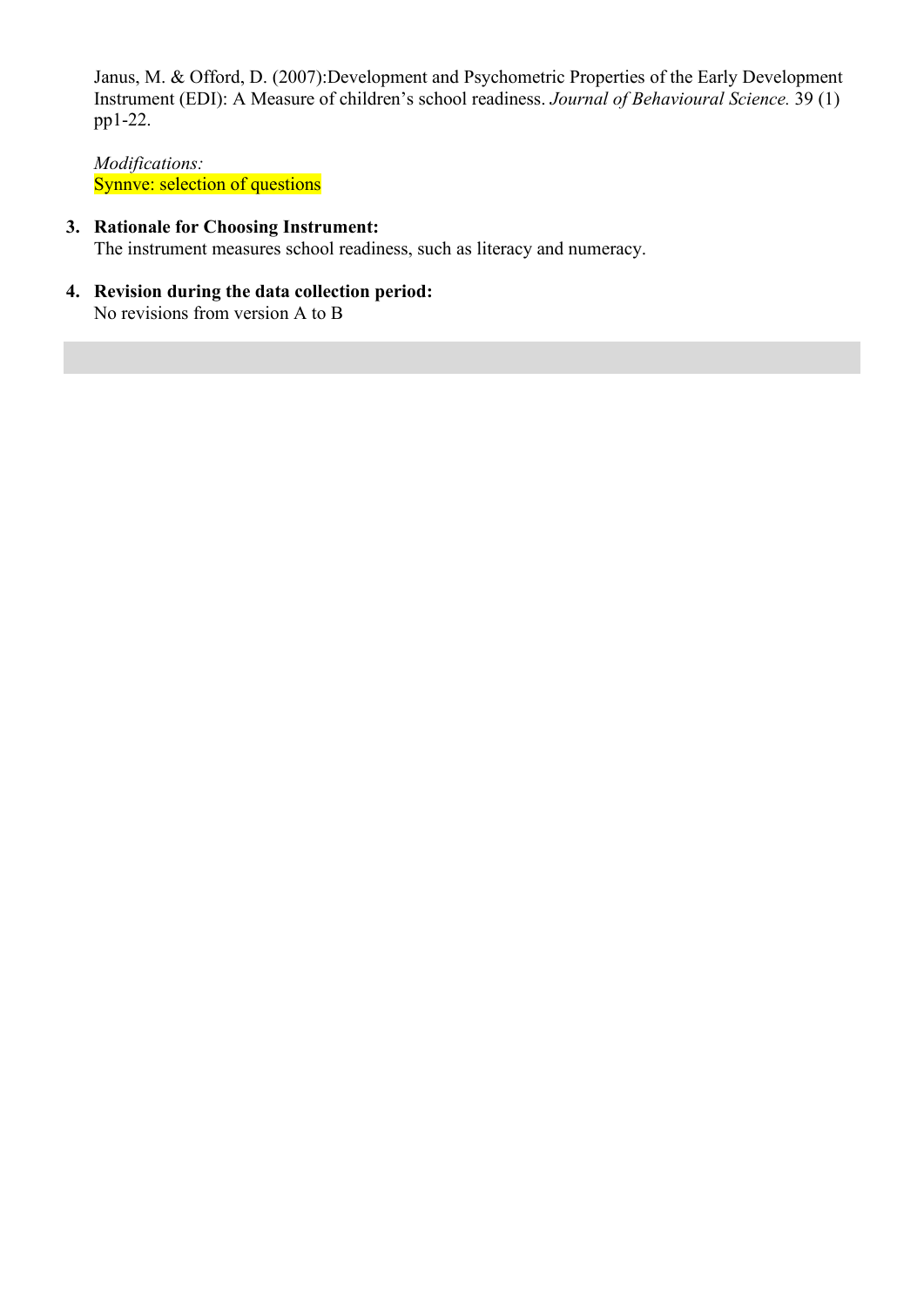# <span id="page-15-1"></span><span id="page-15-0"></span>**Questions about resources and structure in the child care centre**

# **21-26. Staff resources in the unit of the project child**

# **1. Name of original scale/ questions:** Six questions from BASIL/BONDS

| Q  | Variable-topic                                                                                                                                                                                                                                               | <b>Response options</b>                                                                                                                                                                          | <b>Variable</b><br>name                                                                                          |
|----|--------------------------------------------------------------------------------------------------------------------------------------------------------------------------------------------------------------------------------------------------------------|--------------------------------------------------------------------------------------------------------------------------------------------------------------------------------------------------|------------------------------------------------------------------------------------------------------------------|
| 21 | What training/education have the employees in your department / base completed?                                                                                                                                                                              |                                                                                                                                                                                                  |                                                                                                                  |
|    | The leader of the child care centre                                                                                                                                                                                                                          | 1- Preschool teacher<br>2- Other higher pedagogical education<br>3- Child and youth worker (certificate)<br>4- Child and youth worker education ongoing<br>5- Other secondary school (completed) | $S_21_1$                                                                                                         |
|    | The pedagogical leader                                                                                                                                                                                                                                       | 6- Left secondary school or completed primary<br>school<br>7- Other background                                                                                                                   | $S_21_2$                                                                                                         |
|    | The other employees in the unit/base                                                                                                                                                                                                                         |                                                                                                                                                                                                  |                                                                                                                  |
|    | Preschool teacher<br>Other higher pedagogical education<br>Child and youth worker (certificate)<br>Child and youth worker education (ongoing)<br>Other secondary school (completed)<br>Left secondary school or completed primary school<br>Other background | Frequency 0-9                                                                                                                                                                                    | $S_21_3_1$<br>$S_21_3_2$<br>$S_21_3_3$<br>$S_21_3_4$<br>$S^{-}$ 21 $^{-}$ 3 $^{-}$ 5<br>$S$ 21 3 6<br>$S_21_3_7$ |
| 22 | What position (%) does each of the employees in the unit/base have?                                                                                                                                                                                          |                                                                                                                                                                                                  |                                                                                                                  |
|    | 80-100 %<br>50-79 %<br>20-49 %<br>20%                                                                                                                                                                                                                        | Frequency 0-9                                                                                                                                                                                    | $S_22_1$<br>S 22 2<br>$S$ $22$ $3$<br>$S_22_4$                                                                   |
| 23 | How many years has the staff worked in the child care centre?                                                                                                                                                                                                |                                                                                                                                                                                                  |                                                                                                                  |
|    | More than 5 yrs<br>$3-5$ yrs<br>$1-2$ yrs<br>Less than 1 yr                                                                                                                                                                                                  | Frequency 0-9                                                                                                                                                                                    | $S_23_1$<br>S 23 2<br>$S$ $23$ $3$<br>$S_34_4$                                                                   |
| 24 | How many women and men are employed in the unit/base of the project child?                                                                                                                                                                                   |                                                                                                                                                                                                  |                                                                                                                  |
|    | Women<br>Men                                                                                                                                                                                                                                                 | Frequency 0-99                                                                                                                                                                                   | $S_24_1$<br>S 24 2                                                                                               |
| 25 | It an exemption given from the requirement for pre-school education / training program?                                                                                                                                                                      |                                                                                                                                                                                                  |                                                                                                                  |
|    | For the leader of the child care centre                                                                                                                                                                                                                      | 1-No<br>2- Yes, temporary                                                                                                                                                                        | $S_{25}$ 1                                                                                                       |
|    | For the leader of the unit                                                                                                                                                                                                                                   | 3- Yes, permanent                                                                                                                                                                                | S 25 2                                                                                                           |
| 26 | How do you consider the general staff stability in your unit from July to December this year?                                                                                                                                                                |                                                                                                                                                                                                  |                                                                                                                  |
|    |                                                                                                                                                                                                                                                              | 1- Very good<br>2- Pretty good<br>3- Neither good, nor poor<br>4- Less good<br>5- Not good                                                                                                       | S 26                                                                                                             |

**2. Description of original scale:**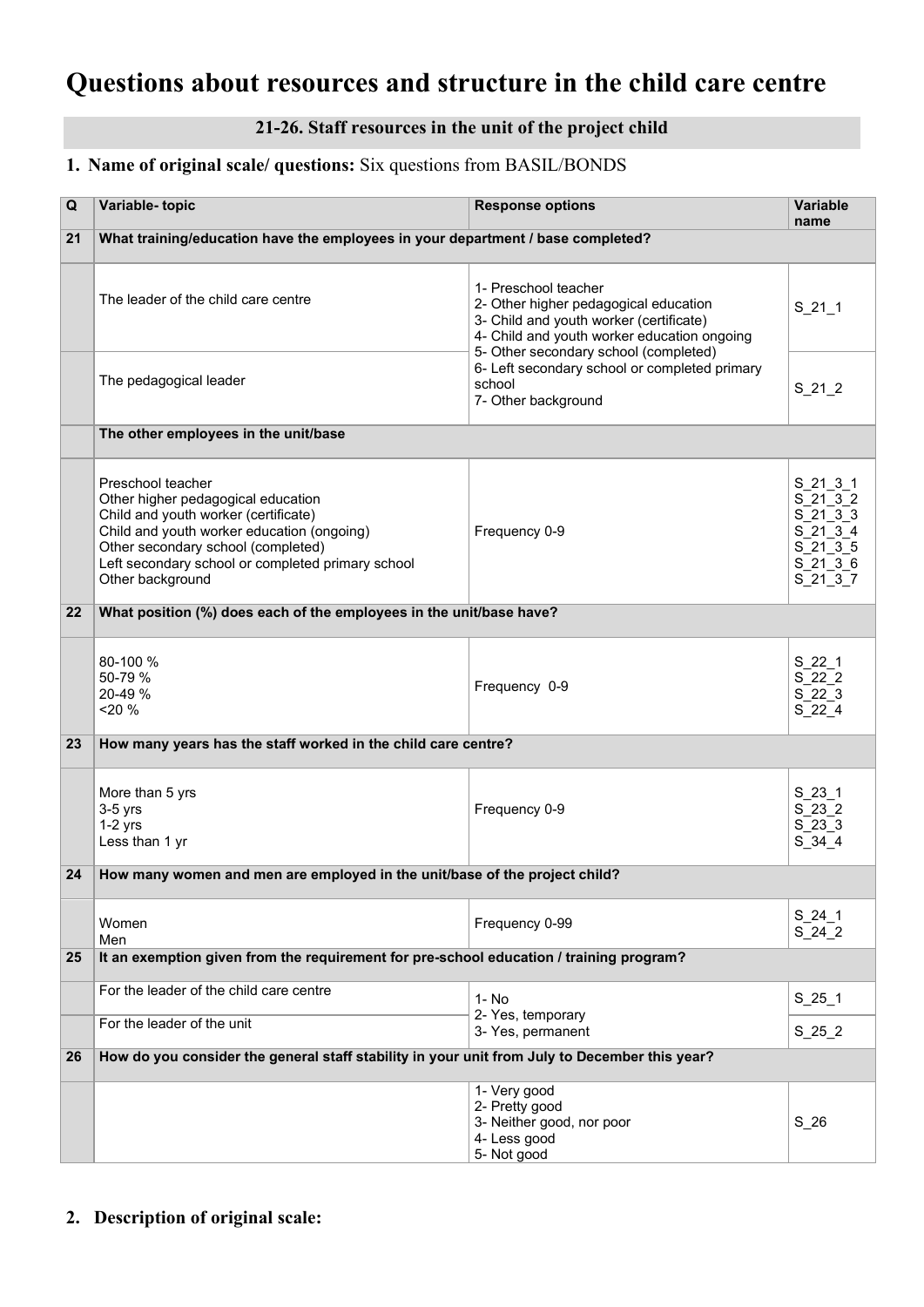Questions from BASIL/BONDS about the staff resources and staff background in the unit. The items include questions about the education of the staff (including exemption from the requirement for preschool education), the position percentages of the staff, the gender distribution of the staff, minority background of the staff, and staff stability.

*Psychometric Information: Base Reference/Primary Citation:*

# **3. Rationale for Choosing Instrument:**

The items in these sections are measures of the *structural qualities* in the kindergarten.

**4. Revision during the data collection period:** No revisions from version A to B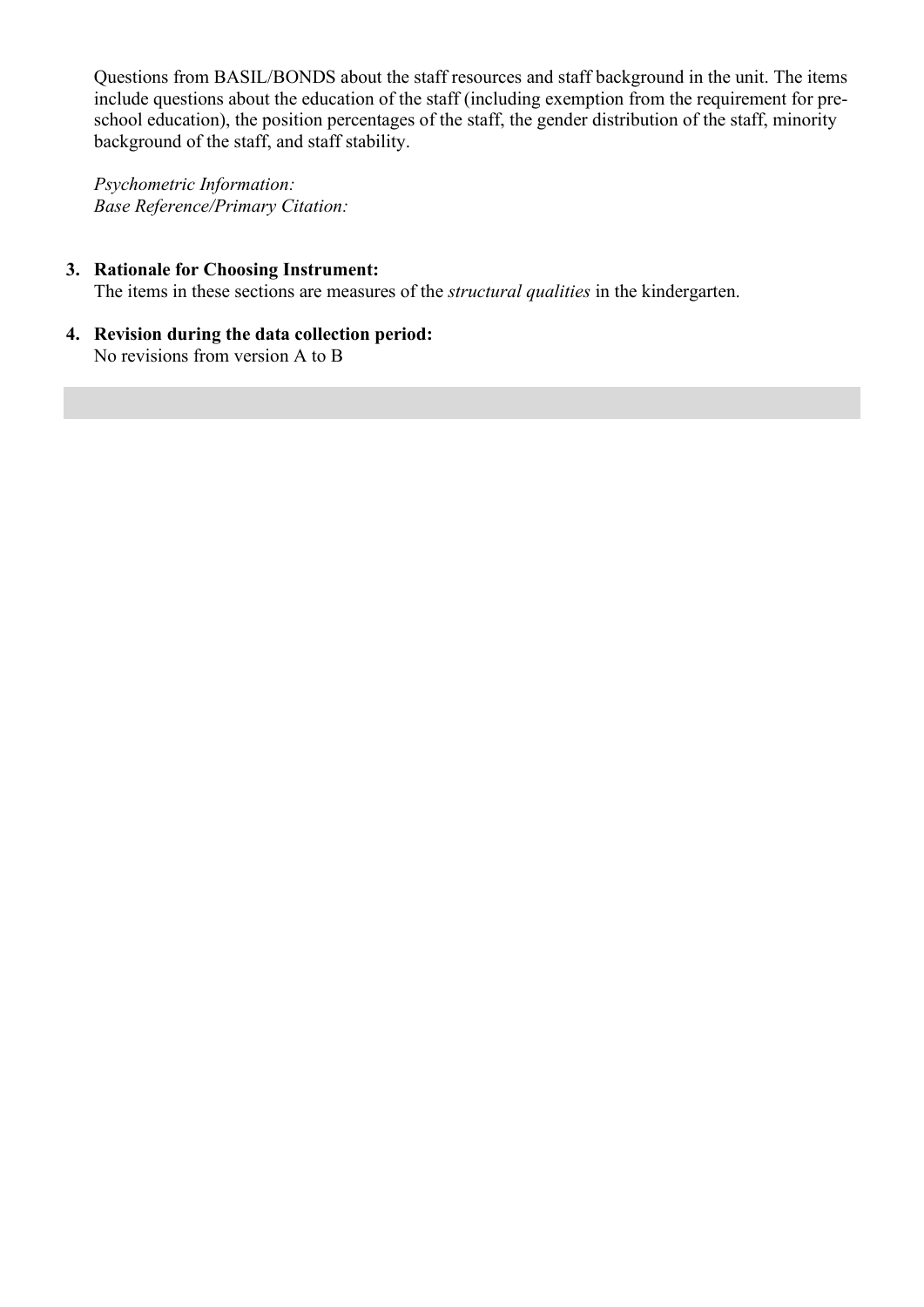<span id="page-17-0"></span>**1. Name of original scale/ questions:** Questions from the Longitudinal Study of Australian Children (LSAC)

| Q  |                                                                                                                                                                          | <b>Response options</b>          | <b>Variable</b><br>name |
|----|--------------------------------------------------------------------------------------------------------------------------------------------------------------------------|----------------------------------|-------------------------|
| 27 | The following are statements about the organization of the area and activities in your unit/base. Please<br>enter one cross per line.                                    |                                  |                         |
|    | 1. Sufficient space is available so that independent learning areas for<br>children can be developed in your unit to use different learning activities                   |                                  | $S_2$ 27_1              |
|    | 2. There is adequate space for a permanent quiet time/rest area for<br>children                                                                                          |                                  | $S_27_2$                |
|    | 3. Resources are easily accessed to develop activities in response to<br>children's interests                                                                            |                                  | $S_2$ 27 $3$            |
|    | 4. On most days, children are able to access a range of different art and<br>writing materials                                                                           | 1- Strongly disagree             | S 27 4                  |
|    | 5. There is sufficient space for one or two children to play by themselves                                                                                               | 2- Disagree                      | $S_27_5$                |
|    | 6. A variety of books are available so that children are able to<br>independently access books that stimulate their interest in reading                                  | 3- Neither disagree<br>nor agree | $S_27_6$                |
|    | 7. A range of materials is available to children to support fine motor and<br>problem-solving skill development (e.g. puzzles, blocks and construction<br>materials)     | 4- Agree                         | $S_27_7$                |
|    | 8. A range of equipment is available to children to support gross motor<br>skill development (e.g. climbing frames, materials for obstacle courses,<br>balls, tricycles) | 5- Strongly agree                | $S_27_8$                |
|    | 9. The outdoor area is well adapted to the interests and activities of the<br>4-6 year olds                                                                              |                                  | $S_2$ 27 $9$            |
|    | 10. The unit has sufficient recourses to follow up the children's choices<br>and interests                                                                               |                                  | S 2710                  |

# **2. Description of original scale:**

The section consists of seven items (1-7) from LSAC Teacher report, wave 3. Item 8 is created for this questionnaire. All items in this section describe the physical space and material the children can use in this kindergarten. The statements include if there is enough space to use different learning activities/ to have quiet time, accessibility of play/ learning material, types of play/learning material and outdoor space. The educational personnel are asked to rate how well the statements fit their unit on a five point scale from 'Strongly disagree' to 'Strongly agree'.

# *Psychometric Information:*

The Longitudinal Study of Australian Children Annual statistical report 2011. Published by the Australian Institute of Family Studies, 2012, 100 pp.

# *Base Reference/Primary Citation:*

Harrison, L. J. (2008). Does child care quality matter? Associations between socio-emotional development and non-parental child care in a representative sample of Australian children. Family Matters, 79, 14–25.

# *Modifications:*

The original scale used 'teacher-directed' and 'teacher-supported', which has been replaced by 'adultdirected' and 'adult-supported' in the MoBa childcare questionnaire.

# **3. Rationale for Choosing Instrument:**

These scales are used as measures of structural quality in the kindergarten.

# **4. Revision during the data collection period:**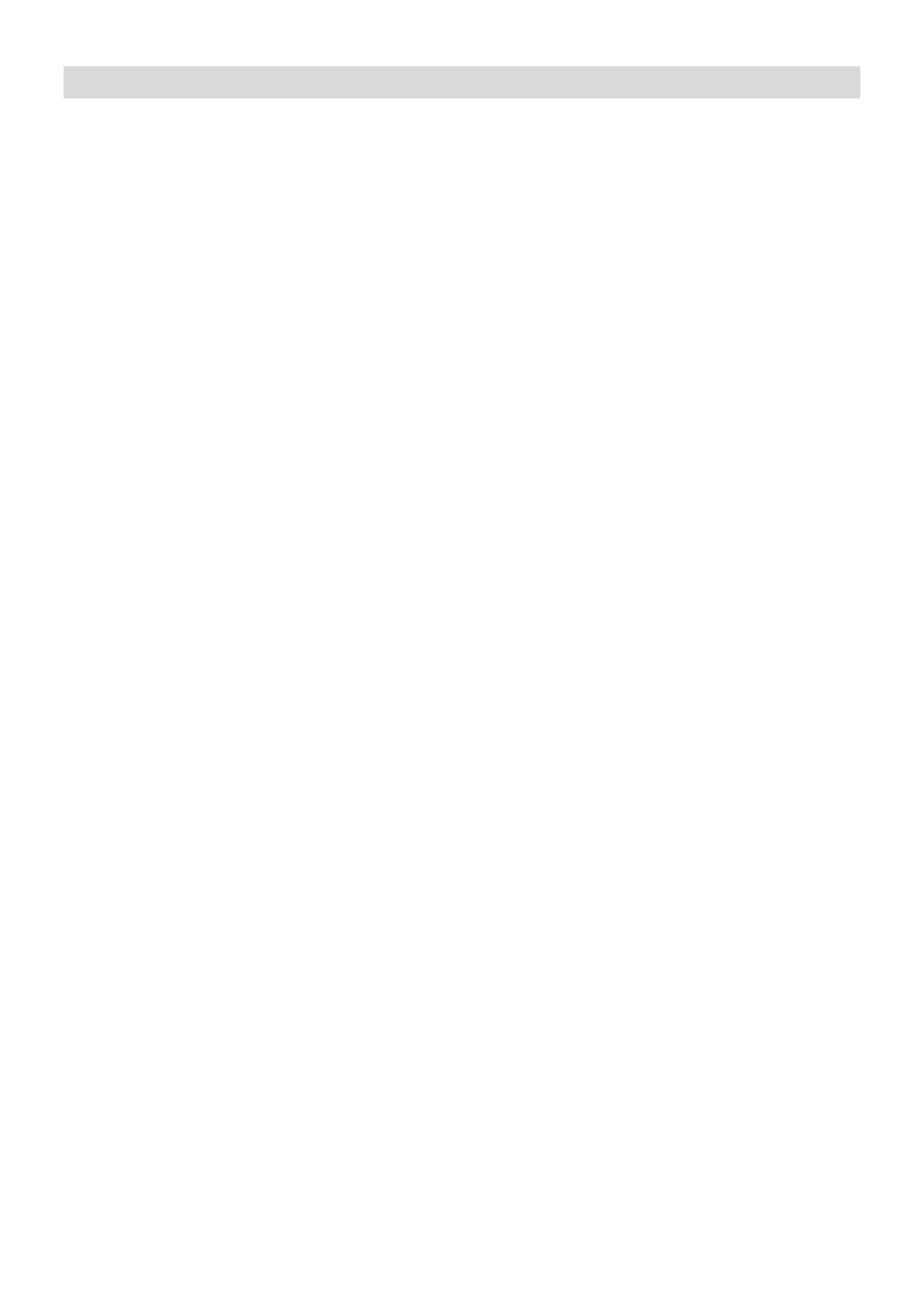# <span id="page-19-0"></span>**1. Name of original scale/ questions:** MoBa specific questions

| Q  |                                                                                                                                 | <b>Response options</b>                                     | Variable<br>name |
|----|---------------------------------------------------------------------------------------------------------------------------------|-------------------------------------------------------------|------------------|
| 28 | Please rate how typical the following practices are:                                                                            |                                                             |                  |
|    | 1. The children can mostly play undisturbed                                                                                     |                                                             | $S_28_1$         |
|    | 2. The adults are actively looking for opportunities to guide the children<br>in play                                           |                                                             | $S_28_2$         |
|    | 3. Children take part in decisions when we plan projects in the child care<br>center                                            |                                                             | S 28 3           |
|    | 4. We need to cut down on the time for free play to have time for<br>planned activities                                         |                                                             | $S_28_4$         |
|    | 5. Children take part in planning daily activities in the child care center                                                     |                                                             | $S_28_5$         |
|    | 6. If the children's play is very good, we drop planned activities                                                              |                                                             | $S_28_6$         |
|    | 7. We have a strong focus on giving the children the knowledge they<br>need                                                     |                                                             | S 28 7           |
|    | 8. We always follow the daily plan                                                                                              | 1- Very common<br>practice<br>$2 - 2$<br>$3 - 3$<br>$4 - 4$ | S 28 8           |
|    | 9. Play groups are initiated by children themselves                                                                             |                                                             | $S_28_9$         |
|    | 10. We challenge children by facilitating for activities that are a little<br>more difficult than what they normally do         |                                                             | S_2810           |
|    | 11. We prioritize good conversations with the children even at the<br>expense of other planned activities                       | 5- Very uncommon<br>practice                                | S_2811           |
|    | 12. The children themselves choose most of the activities                                                                       |                                                             | S 2812           |
|    | 13. We do not always have the time for good conversations because<br>planned activities get in the way                          |                                                             | S_2813           |
|    | 14. Through conversations the children show their level of maturity and<br>the adults adjust the conversation to the same level |                                                             | S_2814           |
|    | 15. We challenge the children's understanding and mastering by<br>adjusting the conversation a little above the child's level   |                                                             | $S_2815$         |
|    | 16. We use conversation groups to ensure that every child is seen and<br>heard                                                  |                                                             | S 2816           |
|    | 17. Children take part in deciding activities even at the expense of<br>planned activities                                      |                                                             | S_2817           |

*Base Reference/Primary Citation:* Not relevant. *Psychometric Information:* Not relevant.

# **2. Description of original scale:**

MoBa specific questions concerning the pedagogical profile in the childcare center. This measurement has been developed for the MoBa childcare questionnaire. The educational personnel are asked to rate how well a number of statement fit regarding the pedagogical profile of the kindergarten.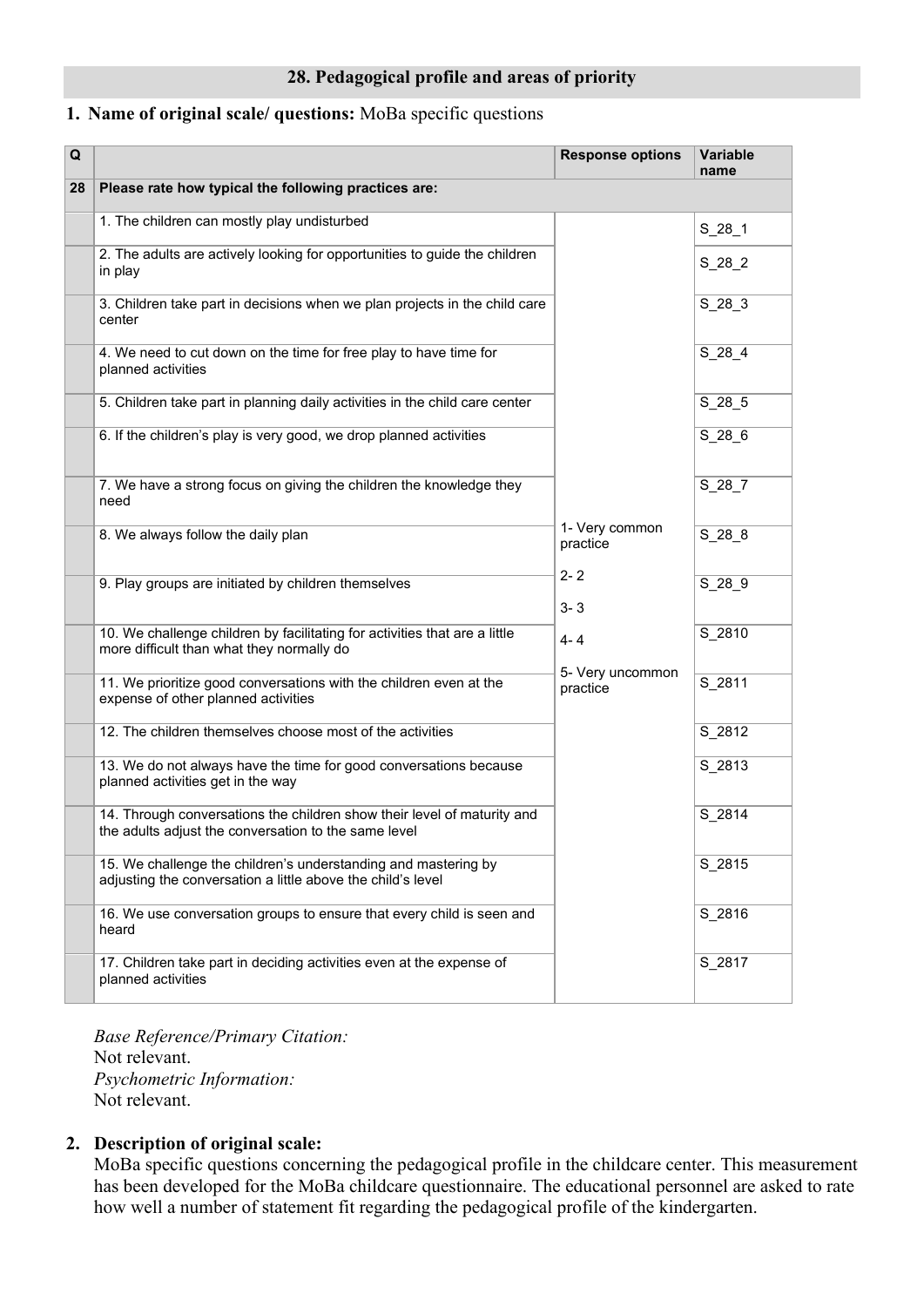# **3. Rationale for Choosing Instrument:**

Section measure how typical each suggested strategies used in the kindergarten are. Serve as a proxy for how staff makes prioritization during daily activity tapping into a dimension from child oriented, impulsive non-schedule focused to schedule focused, structure plan

# **4. Revision during the data collection period:**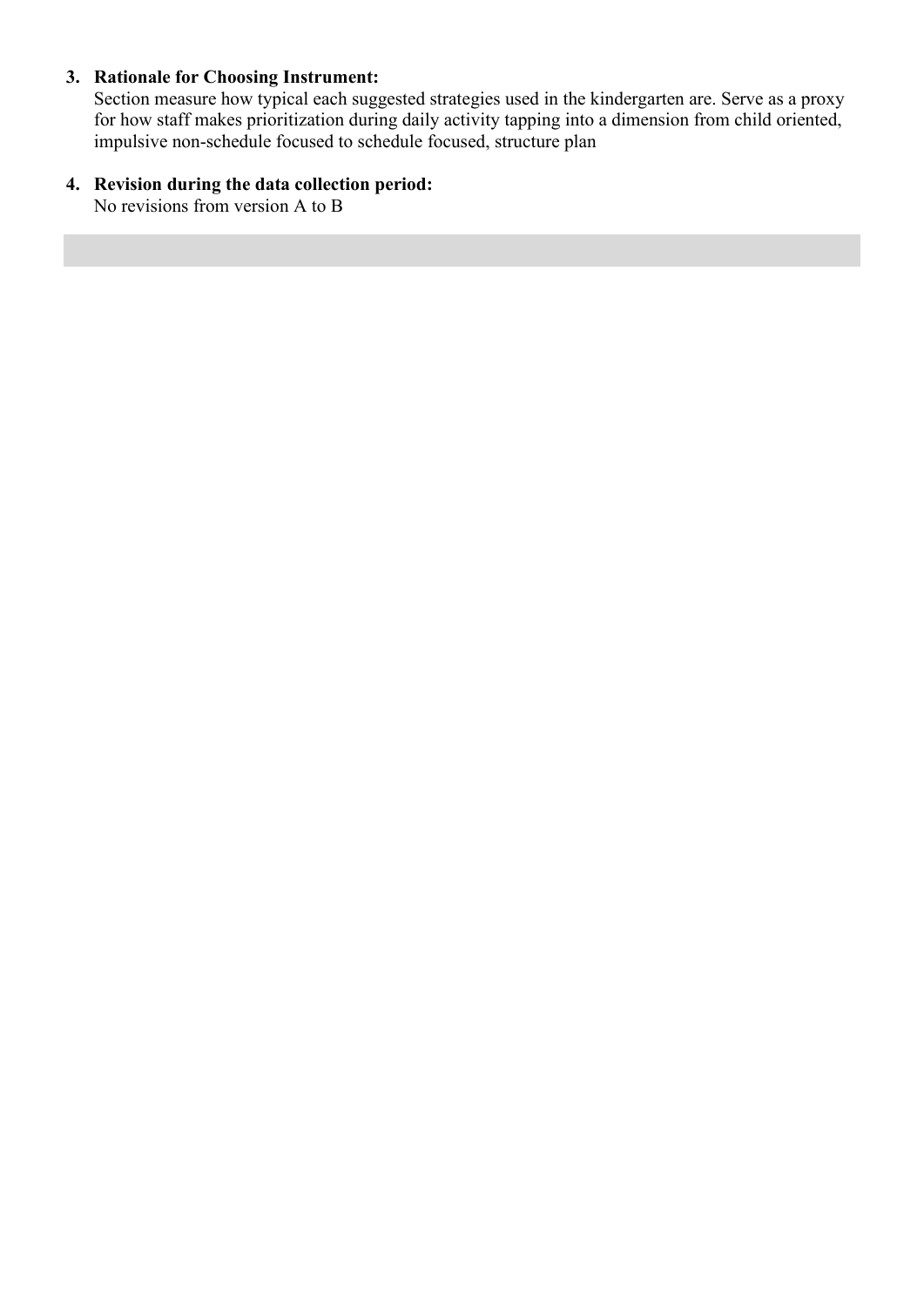#### **29-30. Assessment of skills and development**

# <span id="page-21-0"></span>**1. Name of original scale/ questions:** MoBa specific questions

| Q  |                                                                             | <b>Response options</b>                                                                                    | <b>Variable</b><br>name |  |
|----|-----------------------------------------------------------------------------|------------------------------------------------------------------------------------------------------------|-------------------------|--|
| 29 | What are your routines for assessing the following of the children's skills |                                                                                                            |                         |  |
|    | Language competence                                                         | 1- Regular assessment                                                                                      | $S_2$ 29_1              |  |
|    | Motor skills                                                                | 2- Assessment on demand                                                                                    | $S_29_2$                |  |
|    | Play skills                                                                 | 3- Regular observation                                                                                     | $S_29_3$                |  |
|    | Social skills (interaction competence)                                      | 4- Observation on demand only                                                                              | $S_2$ 29_4              |  |
| 30 | How does the unit/base use the results from the assessment/observation?     |                                                                                                            |                         |  |
|    |                                                                             | Please describe the most common<br>use.                                                                    | S 30 (txt)              |  |
| 31 | concern?                                                                    | Does the kindergarten have written routines to inform the following if the assessments and results lead to |                         |  |
|    | Parents                                                                     |                                                                                                            | $S_31_1$                |  |
|    | <b>Health centres</b>                                                       | $1 - No$                                                                                                   | $S_31_2$                |  |
|    | Educational psychology services                                             | 2-Yes                                                                                                      | $S_31_3$                |  |
|    | Specialist health services                                                  |                                                                                                            | $S_31_4$                |  |

# **2. Description of original scale:**

MoBa specific questions developed to measure assessment routines in the child care center. This measurement has been developed for the MoBa childcare questionnaire.

*Base Reference/Primary Citation:* Not relevant. *Psychometric Information (sample, reliability, validity):* Not relevant.

# **3. Rationale for Choosing Instrument:**

These sections are included to measure the kindergarten's routines for assessing the children's skills in different areas, and furthermore to measure the awareness of the staff as to why they measure these skills, what the rationale for measuring is. The last section is a measure on the routines of cooperations with external services in the cases of children with special needs.

# **4. Revision during the data collection period:**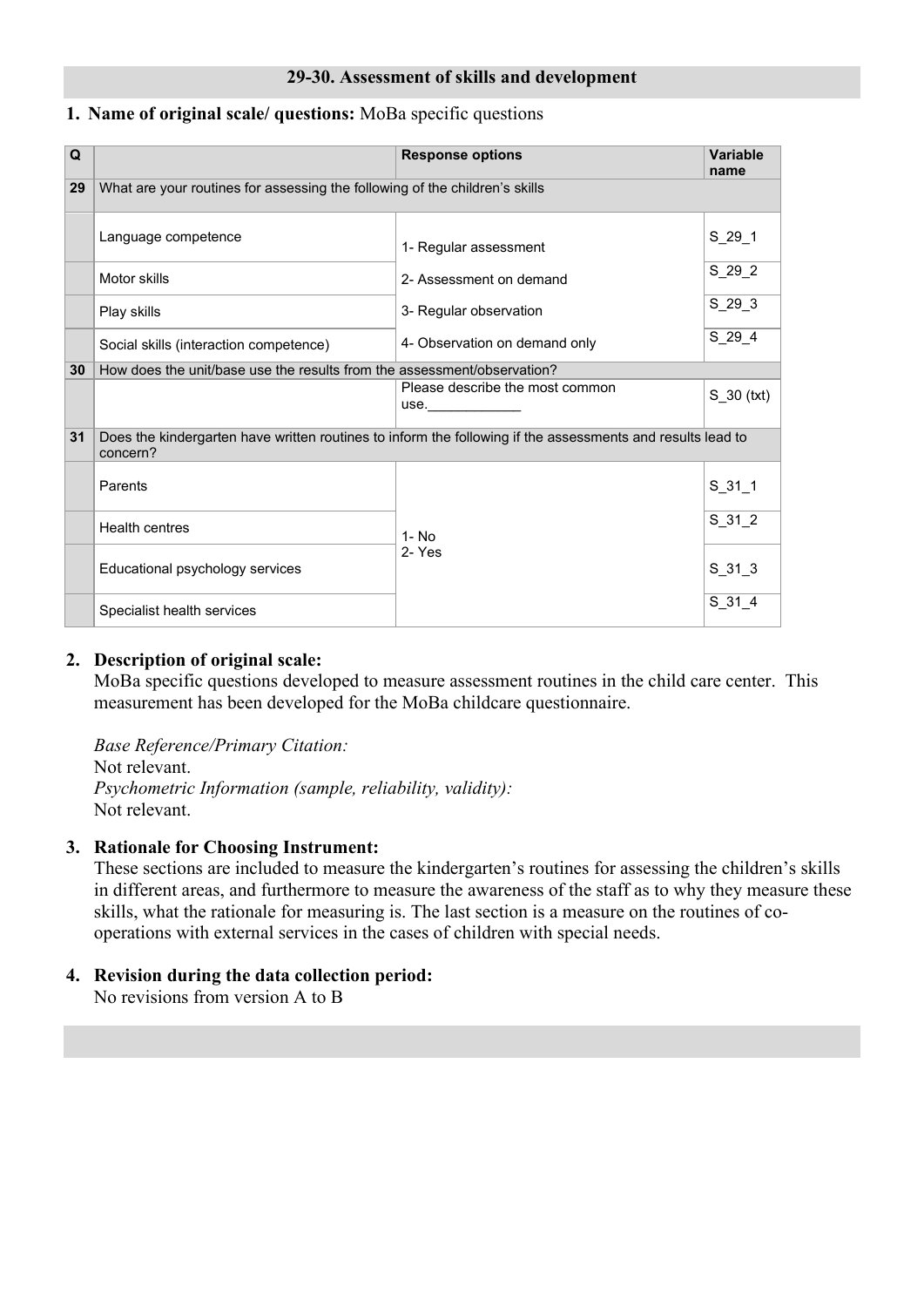#### <span id="page-22-0"></span>**1. Name of original scale/ questions:** Questions from ECERS/BONDS

| Q               |                                                                                                                                                 | <b>Response options</b>             | <b>Variable</b><br>name |
|-----------------|-------------------------------------------------------------------------------------------------------------------------------------------------|-------------------------------------|-------------------------|
| 32 <sub>2</sub> | How often do you facilitate for a structural pedagogical program for the children in the following<br>areas?                                    |                                     |                         |
|                 |                                                                                                                                                 |                                     |                         |
|                 | 1. Scribbling                                                                                                                                   |                                     | $S_32_1$                |
|                 | 2. Exploring letters (in the nature, books, milk cartoons)                                                                                      |                                     | $S_32_2$                |
|                 | 3. Practice word pictures (e.g. note with "fridge" on the fridge)                                                                               |                                     | $S_32_3$                |
|                 | 4. Writing whole words                                                                                                                          | 1- Daily                            | $S_32_4$                |
|                 | 5. Explore geometry, shapes, patterns or other mathematical concepts                                                                            | 2-3-4 timer per<br>week             | $S_32_5$                |
|                 | 6. Understanding numbers                                                                                                                        | 3-1-2 times per<br>week             | $S_32_6$                |
|                 | 7. Sensory-motor and physical play                                                                                                              | 4- Every second<br>week             | $S_32_7$                |
|                 | 8. Culture and distinctiveness                                                                                                                  | 5- Once a month or<br>less          | $S_32_8$                |
|                 | 9. Creative activities (paint, draw, woodwork etc.)                                                                                             |                                     | $S_32_9$                |
|                 | 10. Outdoor activities focusing on environmental knowledge                                                                                      |                                     | S_3210                  |
|                 | 11. Playgroups focusing on role play (e.g. play shop, hospital, cafe etc.)                                                                      |                                     | S_3211                  |
|                 | 12. Computers (pedagogical games, search for pictures etc.)                                                                                     |                                     | S_3212                  |
| 33              | How often has the personnel group as a whole worked systematically with one or more of these 6<br>areas of the curriculum in the last 6 months? |                                     |                         |
|                 |                                                                                                                                                 |                                     |                         |
|                 | 1. Child care and child-rearing                                                                                                                 | 1- Daily                            | $S_33_1$                |
|                 | 2. Play                                                                                                                                         | 2-3-4 timer per                     | $S_33_2$                |
|                 | 3. Learning                                                                                                                                     | week<br>3-1-2 times per             | $S_33_3$                |
|                 | 4. Social competence                                                                                                                            | week<br>4- Every second             | S 33 4                  |
|                 | 5. Language competence                                                                                                                          | week<br>5- Once a month or<br>less  | $S_{33-5}$              |
|                 | 6. Child care centre as a cultural arena                                                                                                        |                                     | $S_33_6$                |
| 34              | To what extent do you agree/disagree with that the personnel in your unit has good competence in<br>the following thematic areas                |                                     |                         |
|                 |                                                                                                                                                 |                                     | $S_34_1$                |
|                 | 1. Social competence                                                                                                                            |                                     |                         |
|                 | 2. Bullying amongst peers                                                                                                                       | 1- Strongly disagree<br>2- Disagree | $S_34_2$                |
|                 | 3. Behavioral problems                                                                                                                          | 3- Neither agree nor<br>disagree    | $S_34_3$                |
|                 | 4. Language competence                                                                                                                          | 4- Agree<br>5- Strongly agree       | $S_$ 34 $_4$            |
|                 | 5. Shy children                                                                                                                                 |                                     | $S_34_5$                |

# **2. Description of original scale:**

Questions from ECERS/BONDS about thematic areas and practice in the child care center. This section measures what thematic areas the personnel in the kindergarten have focused on the last six months, and how often they explicitly have work with this area. The response categories range from 'Daily', '3-4 timer per week', 'Once or twice per week', 'Every second week' to 'Once a month'.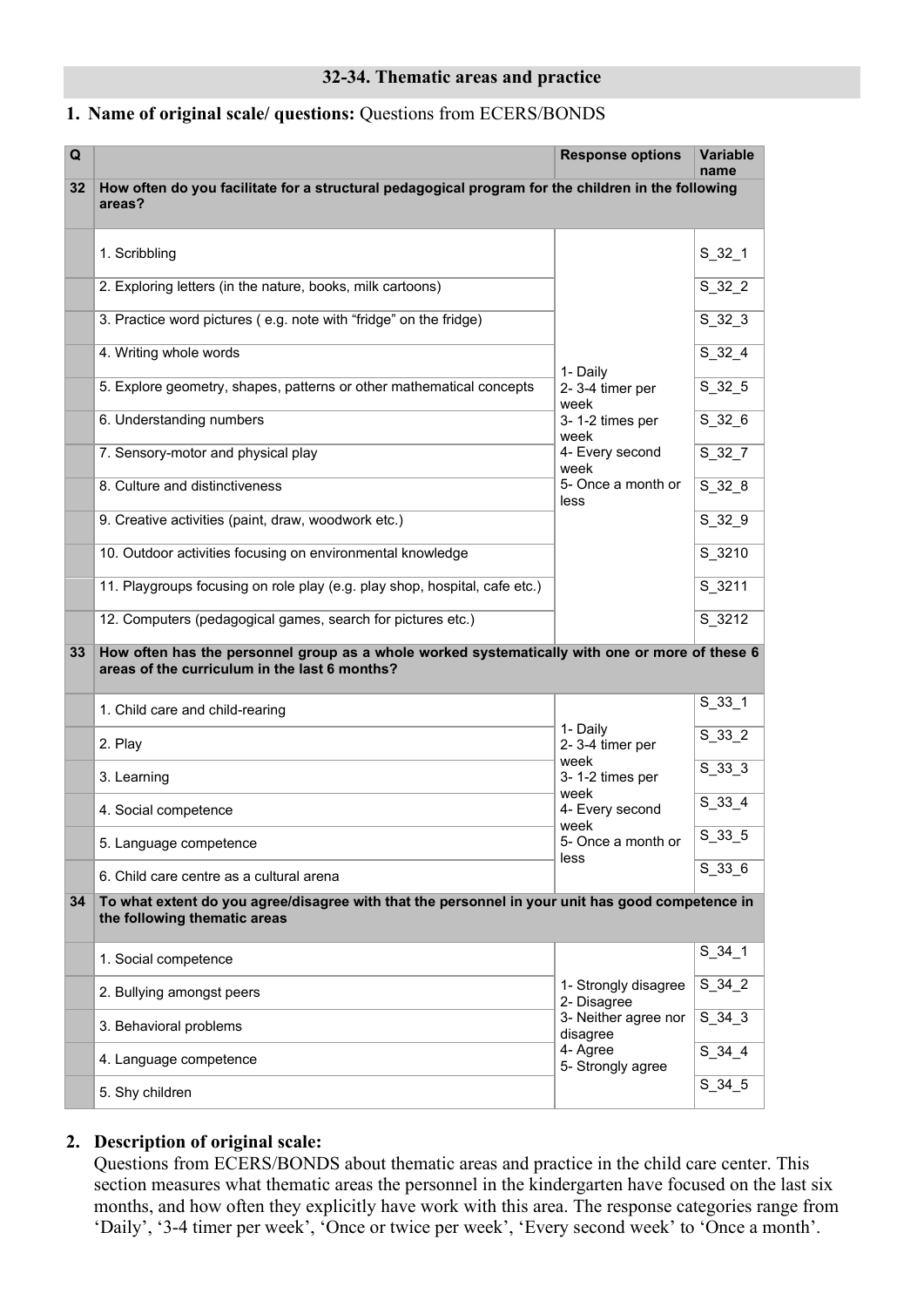*Psychometric Information (sample, reliability, validity): Base Reference/Primary Citation:* NOU 2010:8 (2010). Med forskertrang og lekelyst. Systematisk pedagogisk tilbud til alle førskolebarn. Oslo: Statens forvaltningstjeneste.

Kunnskapsdepartementet (2006) Rammeplan for barnehagens innhold og oppgaver.

Utdanningsetaten i Oslo (2007): ABC, 123. Oslo: Stens trykkeri.

# **3. Rationale for Choosing Instrument:**

The first section covers the 6 main areas in Norwegian curriculum: Child care/ child rearing, Play, Learning, Social competence, Language competence, Kindergarten as a cultural arena. Fagområder i rammeplanen.

# **4. Revision during the data collection period:**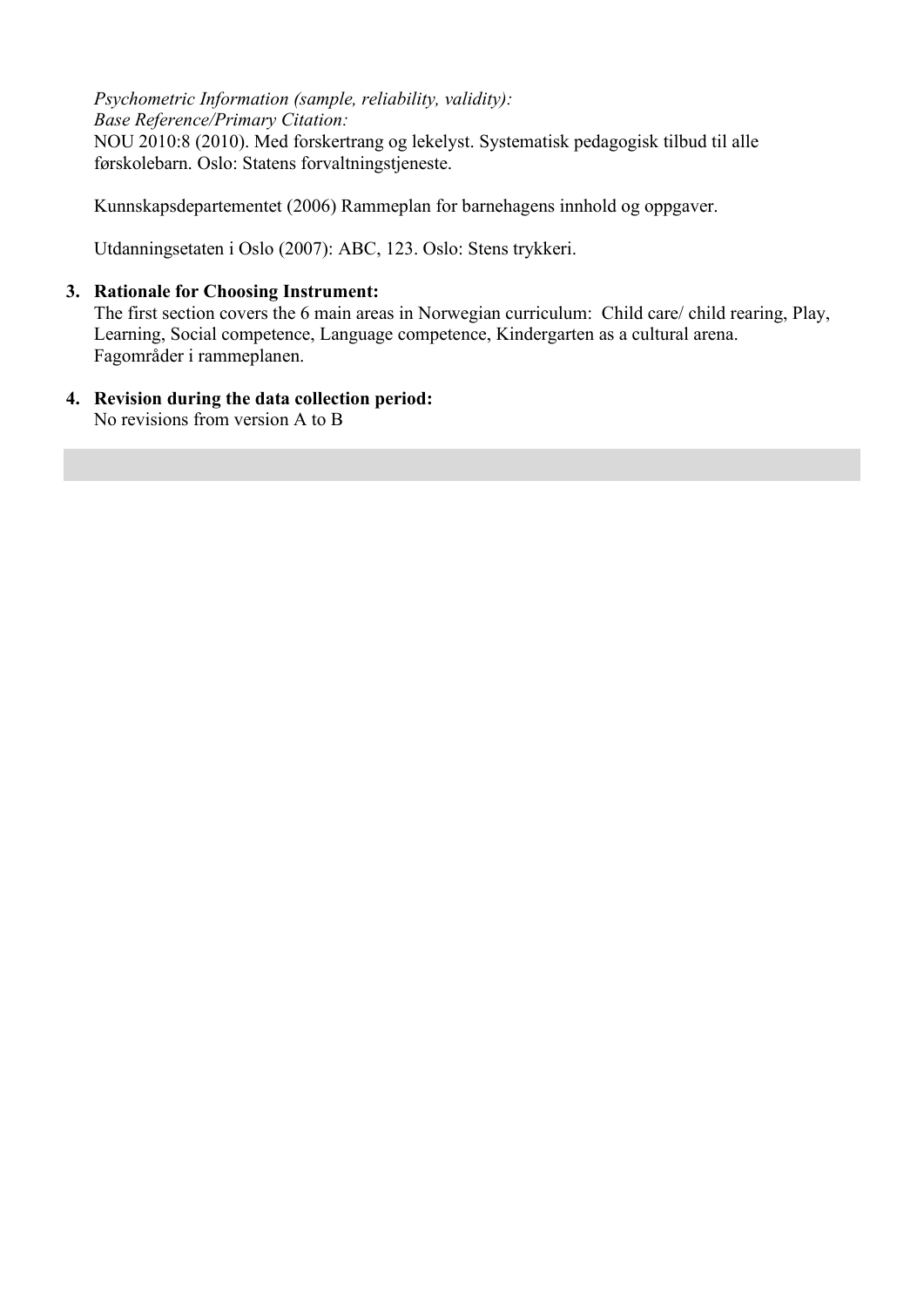# <span id="page-24-0"></span>**1. Name of original scale/ questions:** Questions from the Longitudinal Study of Australian Children (LSAC)

| Q  |                                                                                                             | <b>Response options</b>                                                                                  | Variable<br>name |
|----|-------------------------------------------------------------------------------------------------------------|----------------------------------------------------------------------------------------------------------|------------------|
| 35 | Please enter a cross indicating how you feel the following statements fit your unit/base                    |                                                                                                          |                  |
|    | 1. Staff can rely on colleagues for support and assistance when needed                                      |                                                                                                          | S 35 1           |
|    | 2. Staff have a clear understanding of their roles and responsibilities                                     | 1- Strongly disagree<br>2- Disagree<br>3- Neither agree nor<br>disagree<br>4- Agree<br>5- Strongly agree | S 35 2           |
|    | 3. Staff are able to contribute to decision-making about policies and<br>practices in the child care centre |                                                                                                          | S 35 3           |
|    | 4. Staff go about their work with enthusiasm                                                                |                                                                                                          | S 35 4           |
|    | 5. My personal philosophy and goals are in agreement with those of the<br>child care center                 |                                                                                                          | S 35 5           |

# **2. Description of original scale:**

Questions from LSAC about the staff environment in the child care center. Full scale with six items is used in LSAC Teacher Questionnaire, wave 3.

# *Psychometric Information:*

The Longitudinal Study of Australian Children Annual statistical report 2011. Published by the Australian Institute of Family Studies, 2012, 100 pp.

# *Base Reference/Primary Citation:*

Harrison, L. J. (2008). Does child care quality matter? Associations between socio-emotional development and non-parental child care in a representative sample of Australian children. Family Matters, 79, 14–25.

# **3. Rationale for Choosing Instrument:**

This section is a measure of personnel environment, *a process quality* in the kindergarten.

# **4. Revision during the data collection period:**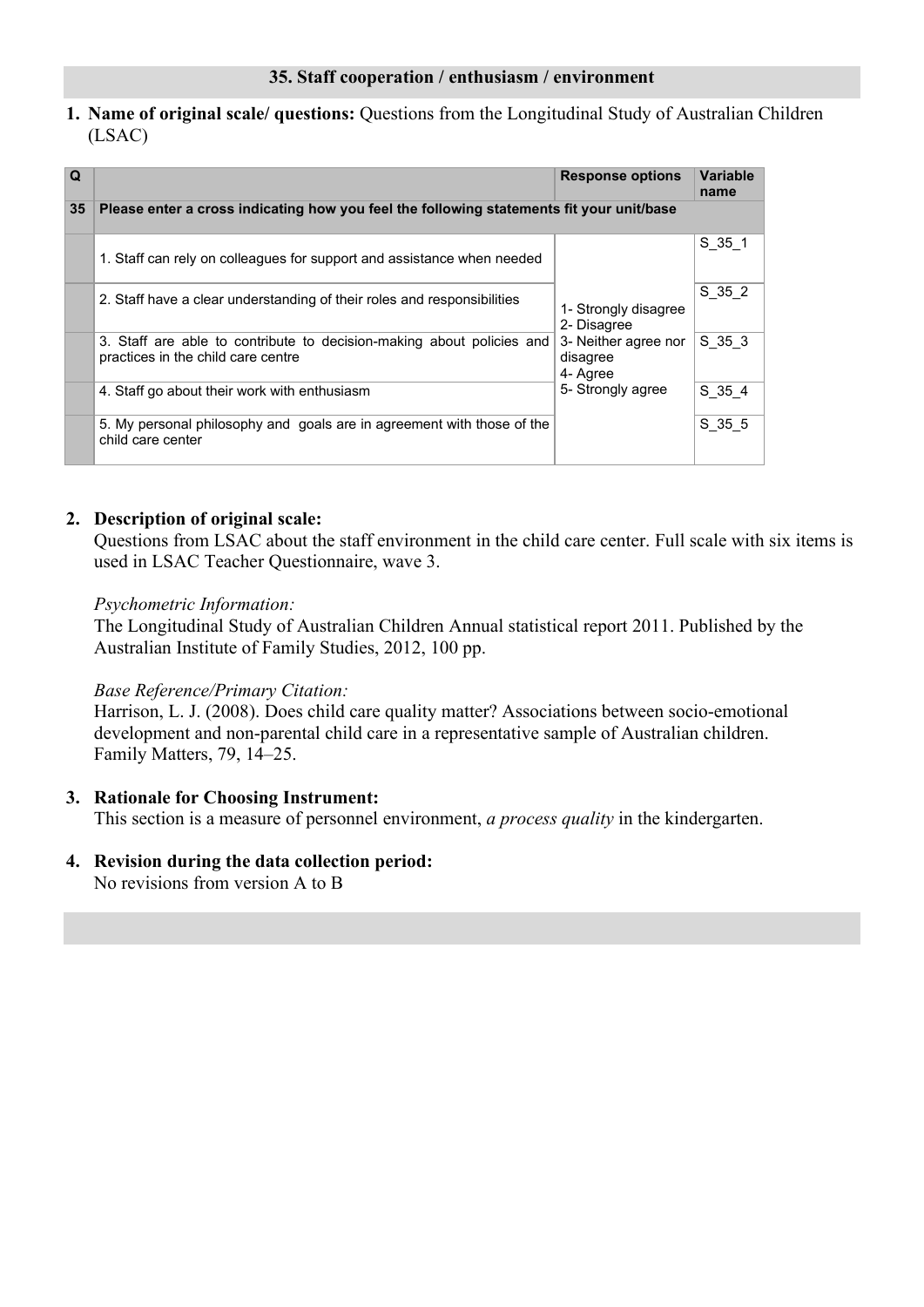<span id="page-25-0"></span>**1. Name of original scale/ questions:** Questions from the Longitudinal Study of Australian Children (LSAC)

| Q  |                                                                                                       | <b>Response options</b>                           | <b>Variable</b><br>name |
|----|-------------------------------------------------------------------------------------------------------|---------------------------------------------------|-------------------------|
| 36 | Enter a cross for how often you facilitate different kinds of cooperation with the children's parents |                                                   |                         |
|    | 1. Formal parent-teacher meetings about children's progress                                           | 1- Once a year<br>2- Once every 6<br>months       | S 36 1                  |
|    | 2. Parent education programs or information sessions                                                  | 3- Twice every 6<br>months                        | S 36 2                  |
|    | 3. Regular newsletters about your program and events                                                  | 4- Once a month<br>5- Several times per<br>months | S 36 3                  |

# **2. Description of original scale:**

Three items selected from LSAC about the co-operation with parents in the child care center. Full scale with seven items used in LSAC Teacher-Questionnaire, wave 3.

# *Psychometric Information:*

The Longitudinal Study of Australian Children Annual statistical report 2011. Published by the Australian Institute of Family Studies, 2012, 100 pp.

# *Base Reference/Primary Citation:*

Harrison, L. J. (2008). Does child care quality matter? Associations between socio-emotional development and non-parental child care in a representative sample of Australian children. Family Matters, 79, 14–25.

# **3. Rationale for Choosing Instrument:**

This section measures the formal co-operation between the parents and the kindergarten, an indicator of the structural quality in the kindergarten.

# **4. Revision during the data collection period:**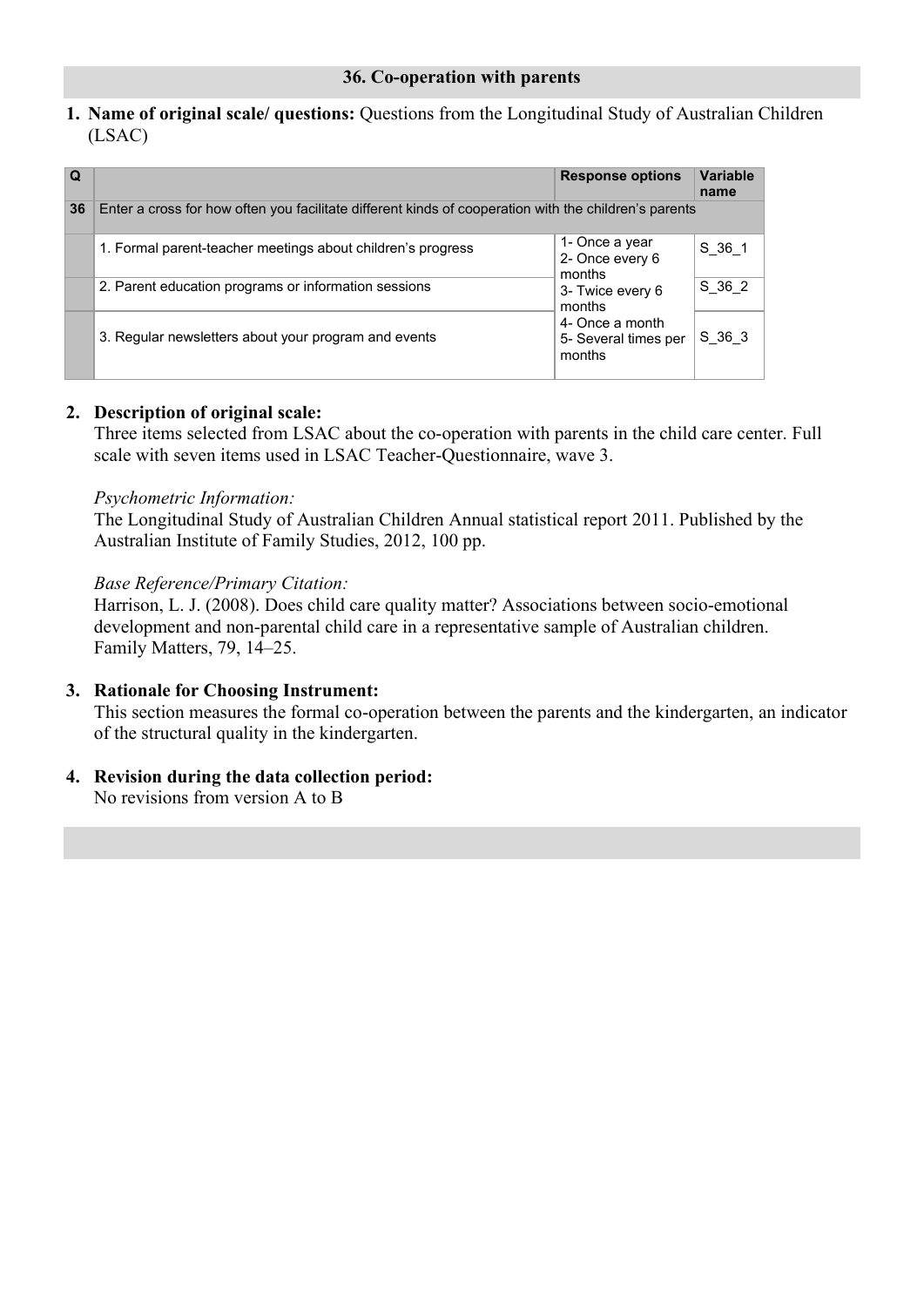# <span id="page-26-1"></span><span id="page-26-0"></span>**Specific conditions for the project child**

# **37-51. The child's special needs**

# **1. Name of original scale/ questions:** MoBa specific questions

| $\mathbf Q$ |                                                                                                                                                                                                                                                                                           | <b>Response options</b>                                                                                                                         | Variable<br>name                                                                                                    |
|-------------|-------------------------------------------------------------------------------------------------------------------------------------------------------------------------------------------------------------------------------------------------------------------------------------------|-------------------------------------------------------------------------------------------------------------------------------------------------|---------------------------------------------------------------------------------------------------------------------|
| 37.         | How many hours per week does the child spend in the child care center?                                                                                                                                                                                                                    |                                                                                                                                                 |                                                                                                                     |
|             | Hours                                                                                                                                                                                                                                                                                     | Frequency 0 - 99                                                                                                                                | S 37                                                                                                                |
| 38.         | Does the child participate in any adapted special activities?                                                                                                                                                                                                                             |                                                                                                                                                 |                                                                                                                     |
|             | Five year club with (social focus)                                                                                                                                                                                                                                                        |                                                                                                                                                 | S 38 1                                                                                                              |
|             | School preparation group (academic focus)                                                                                                                                                                                                                                                 | 1-No<br>2- Yes                                                                                                                                  | $S_38_2$                                                                                                            |
| 39.         | Has the child's language competence been assessed?                                                                                                                                                                                                                                        |                                                                                                                                                 |                                                                                                                     |
|             |                                                                                                                                                                                                                                                                                           | 1- No                                                                                                                                           | $S_3$                                                                                                               |
| 40.         | If yes, what was the result?                                                                                                                                                                                                                                                              | 2-Yes                                                                                                                                           |                                                                                                                     |
|             |                                                                                                                                                                                                                                                                                           | 1- Everything was good                                                                                                                          |                                                                                                                     |
|             |                                                                                                                                                                                                                                                                                           | 2- Need some extra stimulation<br>3- Need to apply for extra resources<br>4- Need special Norwegian training (or<br>minority language children) | $S_40$                                                                                                              |
| 41.         | Does the project child have any special difficulties?                                                                                                                                                                                                                                     |                                                                                                                                                 |                                                                                                                     |
|             |                                                                                                                                                                                                                                                                                           | 1-No<br>2- Yes                                                                                                                                  | $S_41$                                                                                                              |
| 42.         | If yes, in what areas?                                                                                                                                                                                                                                                                    |                                                                                                                                                 |                                                                                                                     |
|             | General developmental delay<br><b>Emotional difficulties</b><br>Behaviour problems<br>Contact problems/autism spectrum<br>Learning difficulties<br>Restlessness/ concentration problems<br>Hearing or sight impairments<br>Physical disability<br>Language delay<br>Other, please specify |                                                                                                                                                 | S 42 1<br>S 42 2<br>$S_42_3$<br>S 42 4<br>$S_42_5$<br>S 42 6<br>$S_42_7$<br>S 42 8<br>S 42 9<br>$S_4210_1$<br>(txt) |
| 43.         | Has extra resources been applied for, for this child?                                                                                                                                                                                                                                     |                                                                                                                                                 |                                                                                                                     |
|             |                                                                                                                                                                                                                                                                                           | $1 - No$<br>2-Yes                                                                                                                               | $S_43$                                                                                                              |
|             | 44. If yes, how many hours per week?                                                                                                                                                                                                                                                      |                                                                                                                                                 |                                                                                                                     |
|             | Hours                                                                                                                                                                                                                                                                                     | Frequency 0 - 99                                                                                                                                | $S_44$                                                                                                              |
| 45.         | Have extra measures for special needs of the project child been implemented?                                                                                                                                                                                                              |                                                                                                                                                 |                                                                                                                     |
|             |                                                                                                                                                                                                                                                                                           | 1-No<br>2-Yes                                                                                                                                   | $S_45$                                                                                                              |
| 46.         | If yes, how many hours per week?                                                                                                                                                                                                                                                          |                                                                                                                                                 |                                                                                                                     |
|             | Hours                                                                                                                                                                                                                                                                                     | Frequency 0 - 99                                                                                                                                | $S_46$                                                                                                              |
| 47.         | State how many hours per week individual support is being given to the child by the educational groups:                                                                                                                                                                                   |                                                                                                                                                 |                                                                                                                     |
|             | Preschool teacher<br>Special education teacher<br>Other background                                                                                                                                                                                                                        |                                                                                                                                                 | S 47 1<br>S 47 2<br>S 47 3                                                                                          |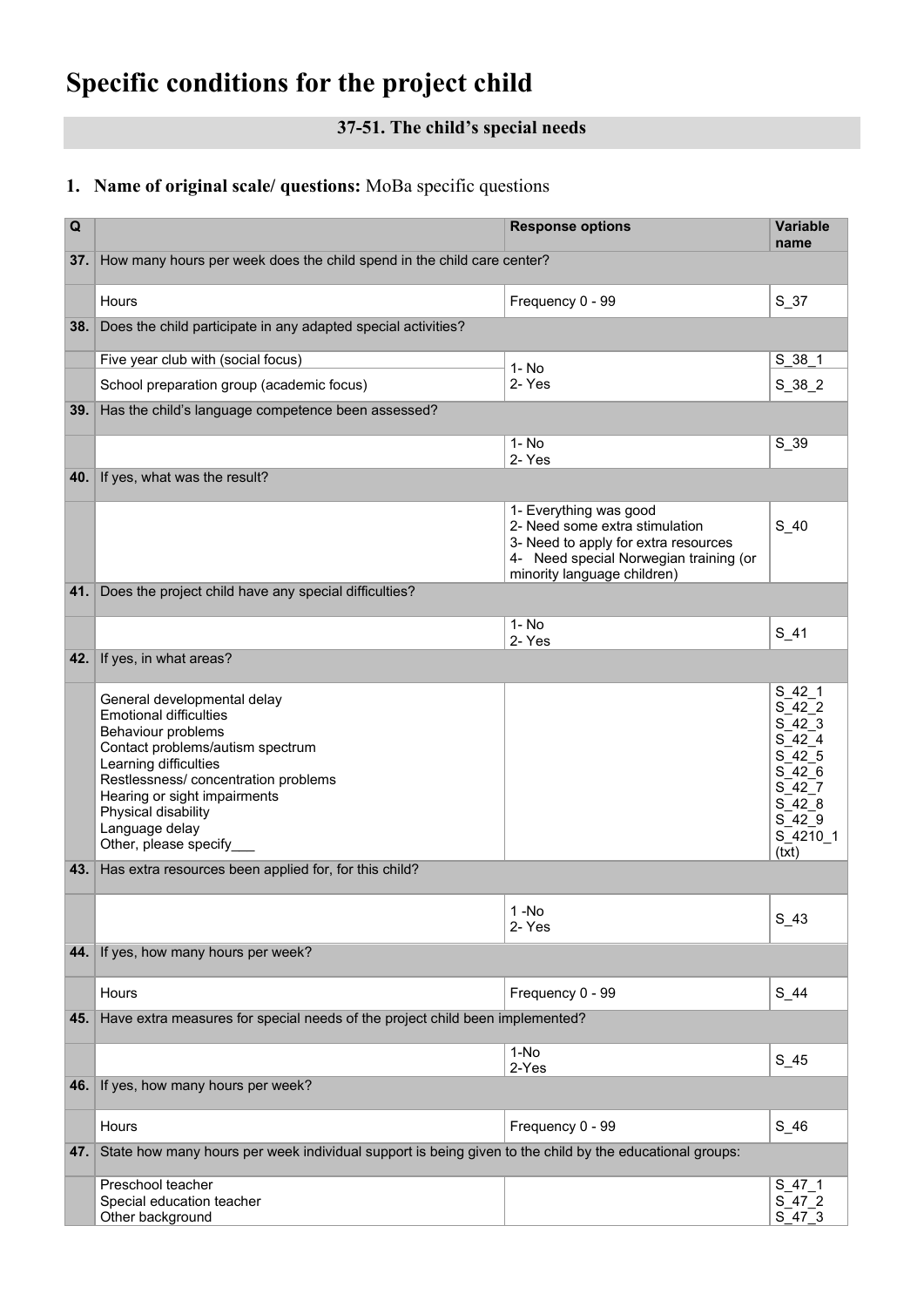|     | Child and youth worker                                                                             |                                       | S 47 4     |
|-----|----------------------------------------------------------------------------------------------------|---------------------------------------|------------|
|     | Unqualified                                                                                        |                                       | S 47 5     |
| 48. | Does any of the staff who gives individual support to the child have minority language background? |                                       |            |
|     |                                                                                                    |                                       |            |
|     |                                                                                                    |                                       |            |
|     |                                                                                                    | $1 - No$                              | $S_48$     |
|     |                                                                                                    | 2-Yes                                 |            |
| 49. | If yes, on what level do you regard her/his level of Norwegian fluency?                            |                                       |            |
|     |                                                                                                    |                                       |            |
|     |                                                                                                    | 1- Norwegian as well as mother tongue |            |
|     |                                                                                                    |                                       |            |
|     |                                                                                                    | 2- Fluent                             |            |
|     |                                                                                                    | 3- Very good                          | S 49       |
|     |                                                                                                    | 4- Good                               |            |
|     |                                                                                                    | 5- Some Norwegian knowledge           |            |
|     |                                                                                                    | 6- Prefers other language than        |            |
|     |                                                                                                    |                                       |            |
|     |                                                                                                    | Norwegian                             |            |
| 50. | Does the child care center provide parental guiding related to the child's special needs?          |                                       |            |
|     |                                                                                                    |                                       |            |
|     |                                                                                                    | $1 - No$                              |            |
|     |                                                                                                    | 2- Yes                                | S 50       |
|     |                                                                                                    |                                       |            |
| 51. | Does the child care center receive external guidance related to the child's special needs?         |                                       |            |
|     |                                                                                                    |                                       |            |
|     |                                                                                                    |                                       | $S_{51}$ 1 |
|     |                                                                                                    | 1-No                                  |            |
|     |                                                                                                    | 2-Yes                                 | S 51 2     |
|     |                                                                                                    | If yes, name                          |            |
|     |                                                                                                    |                                       | (txt)      |

# **2. Description of original scale:**

 Questions are developed specifically for the MoBa child care questionnaire. *Base Reference/Primary Citation:*

 Not relevant. *Psychometric Information (sample, reliability, validity):* Not relevant

# **3. Rationale for Choosing Instrument:**

The questions in this section are chosen as they measure the special needs of the project child and the resources put in. This may be a measure of the quality of the child care centre.

# **4. Revision during the data collection period:**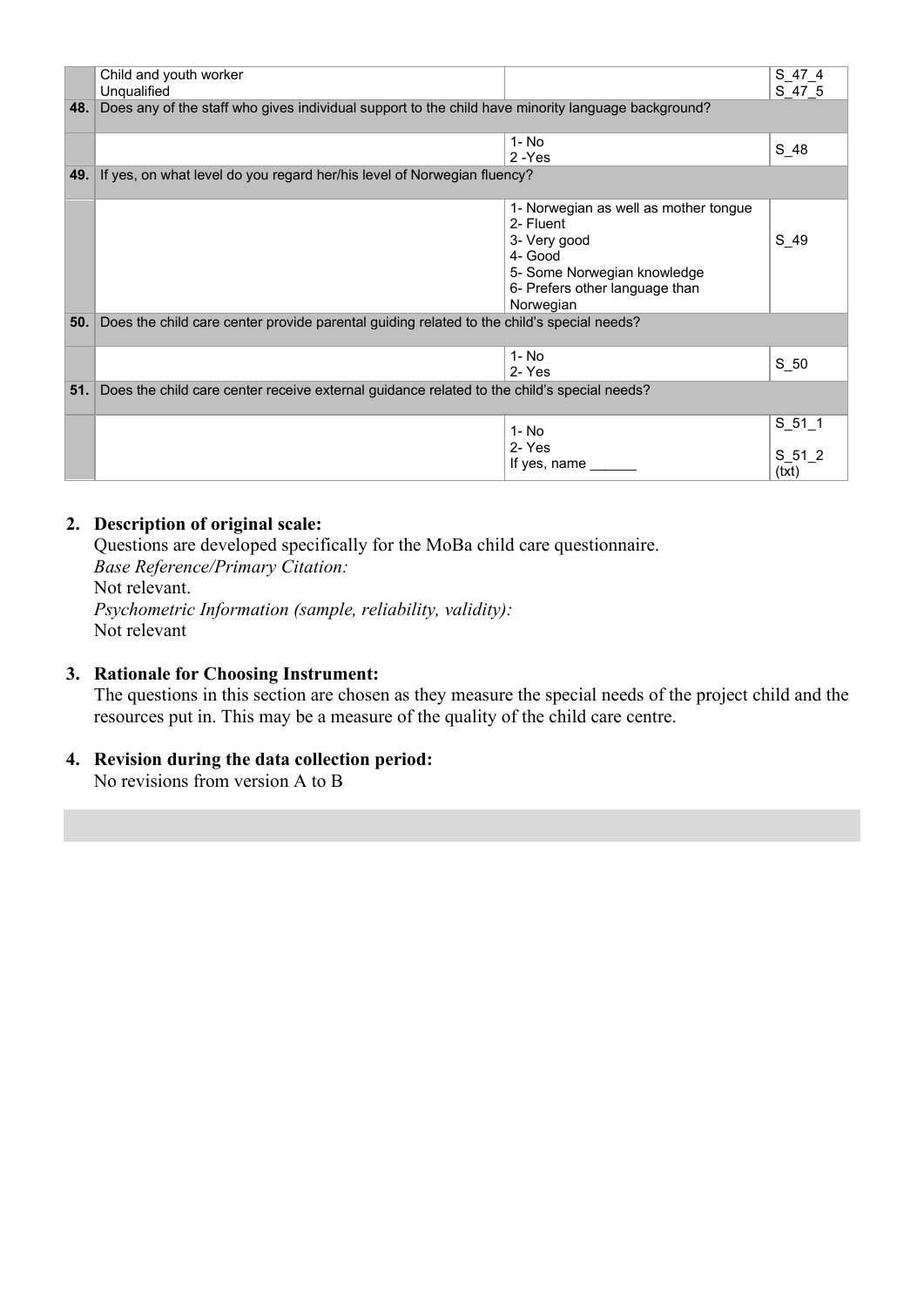<span id="page-28-0"></span>**1. Name of original scale/ questions:** 20 questions about language skills - 20 spørsmål om språkferdigheter (språk20).

| Q  |                                                                            | <b>Response</b><br>options      | <b>Variable</b><br>name |
|----|----------------------------------------------------------------------------|---------------------------------|-------------------------|
| 52 | Do the following fit the child:                                            |                                 |                         |
|    | 1. Forgets words s/he knows the meaning of                                 | 1- Doesn't fit                  | S 52 1                  |
|    | 2. Mixes up words with similar meaning (e.g. shirt, sweater, jacket)       | the child.<br>absolutely        | S 52 2                  |
|    | 3. Has difficulties in understanding the meaning of common words           | wrong                           | S 52 3                  |
|    | 4. Has difficulties in answering questions as quickly as other<br>children | $2 - 2$<br>3- Both yes          | S 52 4                  |
|    | 5. Is often searching for the right words                                  | and no                          | S 52 5                  |
|    | 6. Using uncompleted sentences                                             | $4 - 4$                         | S 52 6                  |
|    | 7. Is using short sentences when s/he is answering questions               | 5- Fits fine<br>with the child, | S 52 7                  |
|    | 8. Has difficulties in retelling a story s/he has heard                    | absolutely<br>right             | S 52 8                  |

# **2. Description of original scale:**

*Psychometric Information/Base Reference/Primary Citation:*

Ottem, E. (2009). 20 spørsmål om språkferdigheter – en analyse av sammenhengen mellom observasjonsdata og testdata, *Skolepsykologi*, 1, 11-27.

# *Modifications:*

The original scale has been shortened from 23 to eight questions.

# **3. Rationale for Choosing Instrument**

How well the child speaks compared to other children at the same age is relevant for knowing the child level of language.

# **4. Revision during the data collection period:**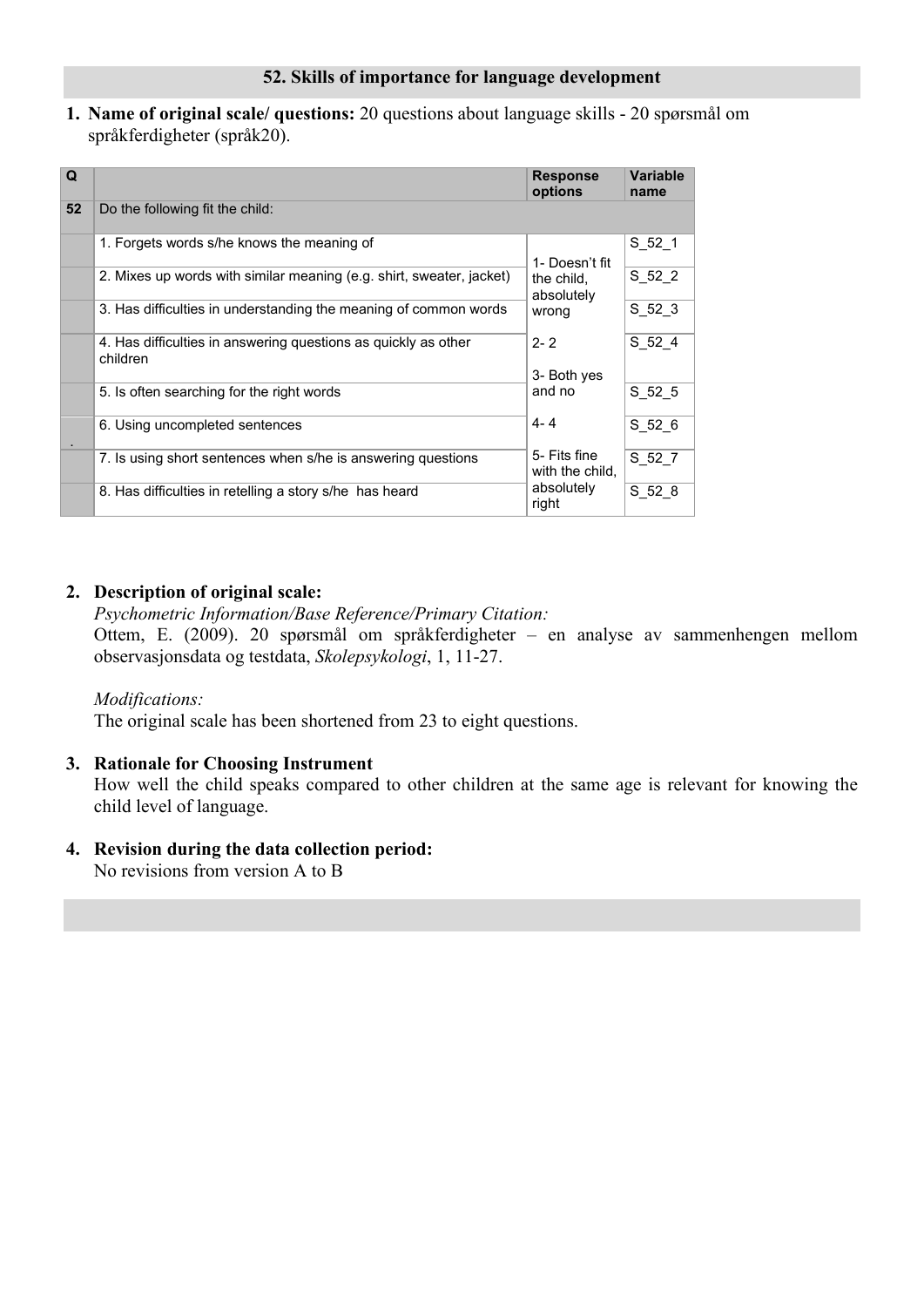# **53. The child's behaviour**

# <span id="page-29-0"></span>**1. Name of original scale/ questions:** Child behaviour checklist (CBCL)

| $\overline{Q}$ |                                                                                                         | <b>Response</b><br>options                 | Variable<br>name |
|----------------|---------------------------------------------------------------------------------------------------------|--------------------------------------------|------------------|
| 53             | To what extents are the following statements true of your child's behaviour during the last two months? |                                            |                  |
|                | 1. Gets in many fights                                                                                  |                                            | $S_53_1$         |
|                | 2. Can't stand waiting; wants everything now                                                            |                                            | $S_53_2$         |
|                | 3. Punishment doesn't change his/her behavior                                                           | 1- Not true<br>2- Somewhat<br>or sometimes | $S_53_3$         |
|                | 4. Can't sit still, restless or hyperactive                                                             |                                            | $S_53_4$         |
|                | 5. Quickly shifts from on activity to another                                                           |                                            | $S_53_5$         |
|                | 6. Clings to adults or too dependent                                                                    |                                            | $S_53_6$         |
|                | 7. Gets too upset when separated from parents                                                           | true                                       | $S_537$          |
|                | 8. Too fearful or anxious                                                                               | 3- Very true<br>or often true              | $S_53_8$         |
|                | 9. Cries a lot                                                                                          |                                            | $S_53_9$         |
|                | 10. Disturbed by any change in routine                                                                  |                                            | S_5310           |
|                | 11. Has at least one friend s/he plays with daily                                                       |                                            | S 5311           |

# **2. Description of original scale:**

CBCL is one of the most frequently used assessments in the collection of data regarding child behavior. Symptoms are divided into externalizing and internalizing problems. Questions are answered using a ranking from "not true" to "somewhat or sometimes true" to "very true or often true". CBCL can be divided into subscales. The empirically-based scales consist of seven categories in addition to a category of "other problems". These are "emotionally reactive", "anxious/depressed", "somatic complaints", "withdrawn", "sleep problems", "attention problems" and "aggressive behavior". The four first categories comprise a broader grouping of internalizing symptoms, whereas the two last scales comprise a grouping of externalizing problems.

# *Psychometric Information (sample, reliability, validity)*

The following data are from the manual and refers to the development scale, not the NICHD Study of Early Child Care data.

# Reliability

All sub-scales showed good test-retest reliability ( $p < .001$ ;  $r = .71 - .93$ ). Interparental agreement was significant ( $p < .01$ ) at both ages ( $r = .63$  at age 2;  $r = .60$  at age 3). All stability coefficients were significant at  $p < .001$  over a 1-year period.

# Validity

The initial CBCL/ASEBA preschool form was developed in 1982 on the basis of epidemiological findings for four and five year olds, consultation with practitioners, researchers, and parents of preschoolers, and reviews of previous research. Several pilot editions were tested. In the current version nearly all items significantly discriminate between referred and nonreferred children assigned to empirically-based or DSM-oriented scales.

CBCL has been found to have adequate sensitivity (71 %) and specificity (92 %) across several studies, compared to standardized assessments in a Norwegian sample of 5200 children and adolescents aged 4-16 (Novik, 1999). The results supported the predictive validity of the CBCL as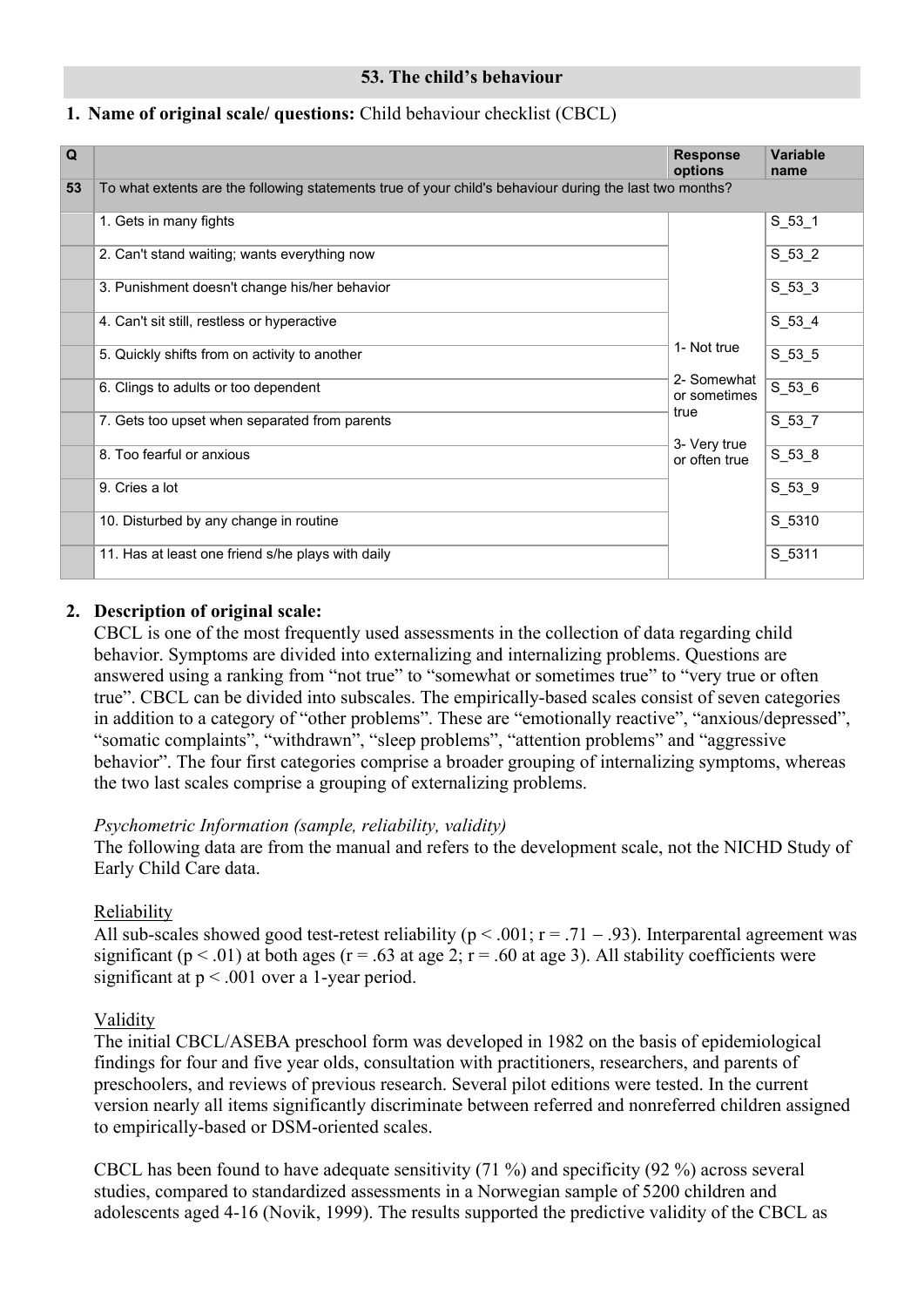judged by its ability to distinguish between children with psychiatric disorders and psychiatrically non-disordered children. According to the US manual 90 % of referred cases were screened positive (Bilenberg, 1999).

# *Base Reference/Primary Citation:*

Achenbach, T.M. (1992). Manual for the Child Behavior Checklist/2-3 and 1992 Profile. Burlington, VT: University of Vermont Department of Psychiatry.

Bilenberg, N. (1999). The Child Behavior Checklist (CBCL) and related material: standardization and validation in Danish population based and clinically based samples. Acta Psychiatrica Scandinavica, 100, 2-52.

Novik, T. S. (1999). Validity of the Child Behaviour Checklist in a Norwegian sample. European Child and Adolescent Psychiatry, 8, 247-254.

# *Modifications:*

A selection of 25 questions has been developed for use in MoBa. A further reduction to eleven questions was made due to limited space in the questionnaire. This process was done by a data driven process using confirmatory factor analysis in mplus. Items were assigned to two latent factors representing "externalizing behaviour" and "internalizing behaviour". Modification indicies, factor loadings and explained variance for the items were used to select which items to delete and which to keep in the model.

# **3. Rationale for Choosing Instrument**

The CBCL is the most widely used assessment of behavioral problems for young children. It is designed to provide standardized descriptions of the child's behavior.

**4. Revision during the data collection period:** No revisions from version A to B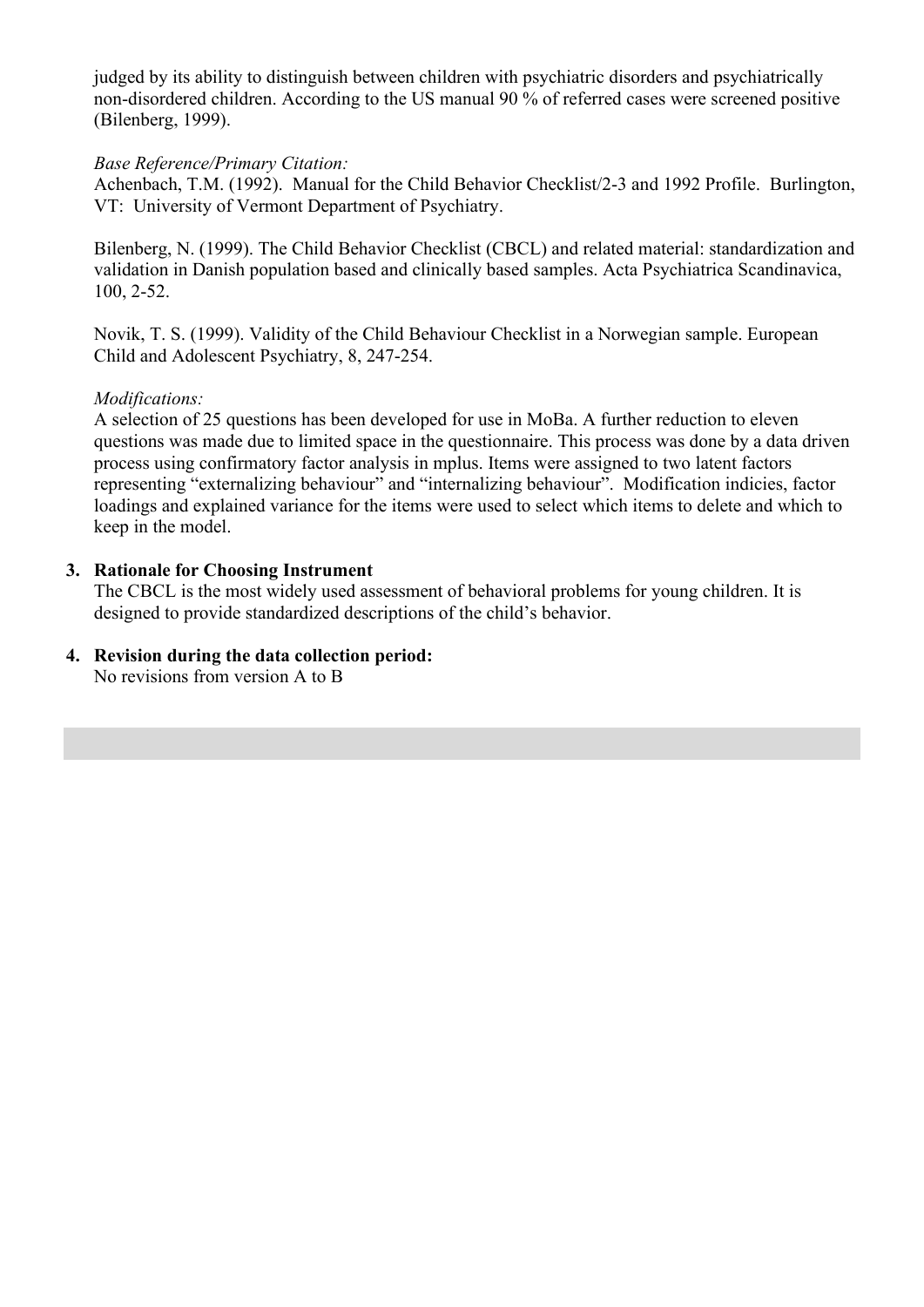# **54. Activities and restlessness**

# <span id="page-31-0"></span>**1. Name of original scale/ questions:**

Conners Parent Rating Scale - Revised, Short form (CPRS-R (S))

| Q  |                                                                                                                                                                                          | <b>Response options</b>                                                                      | Variable<br>name |
|----|------------------------------------------------------------------------------------------------------------------------------------------------------------------------------------------|----------------------------------------------------------------------------------------------|------------------|
| 54 | How much of a problem has this been in the last 6 month?                                                                                                                                 |                                                                                              |                  |
|    | 1. Inattentive, easily distracted                                                                                                                                                        |                                                                                              | S 54 1           |
|    | 2. Fidgets with hands or feet, squirms in seat                                                                                                                                           |                                                                                              | S 54 2           |
|    | 3. Messy or disorganized at home or school                                                                                                                                               | 1- Not true/ never/ Seldom<br>2- Somewhat true/ sometimes<br>3- Quite often<br>4- Very often | S 54 3           |
|    | 4. Distractibility or attention span a problem                                                                                                                                           |                                                                                              | S 54 4           |
|    | 5. Gets distracted when given instructions to do something                                                                                                                               |                                                                                              | S 54 5           |
|    | 6. Does not follow through on instructions and fails to finish tasks such as<br>putting away shoes/tidying toys (not due to oppositional behaviour or<br>failure to understand the task) |                                                                                              | S 54 6           |
|    | 7. Easily frustrated in efforts                                                                                                                                                          |                                                                                              | S 54_7           |

# **2. Description of original scale:**

*Psychometric Information/Base Reference/Primary Citation:*

Conners C. K., Sitarenios, G, Parker, J. D. A. & Epstein J. N. (1998). The revised Conners' Parent Rating Scale (CPRS-R): Factor structure, reliability. Journal of Abnormal Child Psychology, 26, 4, 257.

Kumar, G. & Steer, R. A. (2003). Factorial Validity of the Conners' Parent Rating Scale-Revised: Short Form With Psychiatric Outpatients. Journal of Personality Assessment, 80(3), 252–259.

# *Modifications:*

The scale has been shortened from 12 to 7 questions due to limited space in the questionnaire. This process was done by a data driven process using confirmatory factor analysis in mplus. Modification indicies, factor loadings and explained variance for the items were used to select which items to delete and which to keep in the model.

# **3. Rationale for Choosing Instrument**

How focused and persistent is the child in task given to them and how easily distracted is s/he from these tasks.

# **4. Revision during the data collection period:**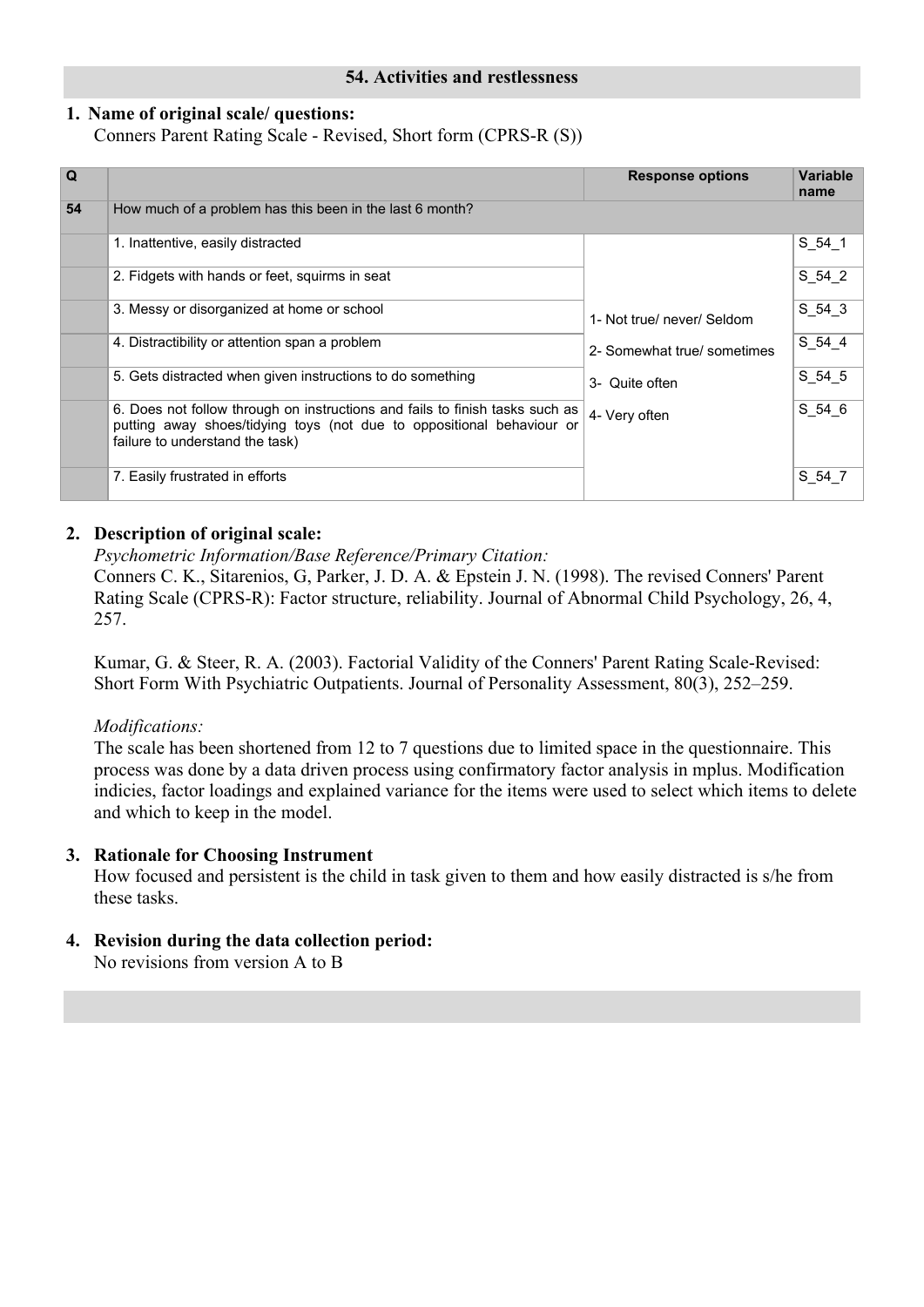<span id="page-32-0"></span>

| 1. Name of original scale/ questions: The Preschool Play Behavior Scale (PPBS) |  |  |  |
|--------------------------------------------------------------------------------|--|--|--|
|--------------------------------------------------------------------------------|--|--|--|

| Q  |                                                                                                          | <b>Response options</b>    | Value<br>labels |
|----|----------------------------------------------------------------------------------------------------------|----------------------------|-----------------|
| 55 | Please indicate how common the following statements are for this child.                                  |                            |                 |
|    | 1. Talks to other children during play                                                                   |                            | $S_55_1$        |
|    | 2. Takes on the role of onlooker or spectator                                                            |                            | S 55 2          |
|    | 3. Plays 'make-believe' with other children                                                              | 1- Never<br>2- Hardly ever | $S_55_3$        |
|    | 4. Engages in group play with other children                                                             |                            | $S_55_4$        |
|    | 5. Engages in pretend play by himself/herself                                                            |                            | $S_55_5$        |
|    | 6. Plays in groups with (and not just beside) other children                                             |                            | S 55 6          |
|    | 7. Plays 'make-believe' but not with other children                                                      | 3- Sometimes               | $S_55_7$        |
|    | 8. Watches or listens to other children without trying to join in                                        | 4- Often                   | $S_55_8$        |
|    | 9. Plays by himself/herself, engaging in simple motor activities (e.g.<br>running, ringing bells/buzzer) | 5- Very often              | S 55 9          |
|    | 10. Engages in active conversations with other children during play                                      |                            | S 5510          |
|    | 11. Engages in pretend play with other children                                                          |                            | S 5511          |

# **2. Description of original scale:**

The scale measures preschoolers non-social and social play behavior. The scale consists of five subscales: 1) Reticent behavior (unoccupied and/or on looking behaviors), 2) Solitary-passive behavior (solitary-exploratory plus constructive behaviors), 3) Solitary-active behavior (solitaryfunctional plus dramatic behavior), 4) Social play (all forms of group interaction plus peer conversation) and 5) Rough-play (playful mock fighting and rough-and-tumble activities). The response categories are designed to reflect frequency of occurrence (1=Never, 2= Hardly ever, 3= Sometimes, 4=Often, 5=Very often).

# *Psychometric Information (sample, reliability, validity):*

Reliability: Coplan and Rubin (1998) found that the PPBS subscales displayed moderate to high reliability correlation coefficients, despite small sample sizes. Reticent-wary, social play and roughplay all had relatively high reliability correlations, ranging from  $r = .54$  ( $p < .05$ ) to  $r = .89$  ( $p < .001$ ). The solitary-passive factor had moderate to high reliability correlations, ranging from  $r = .33$  ( $p < .05$ ) to  $r = .79$  ( $p < .01$ ). Solitary-active behavior was less consistently reliable, with a wide range of reliability correlations from  $r = .10$  (n.s.) to  $r = .83$  ( $p < .01$ ).

Stability: The stability over time has been found to be moderate to high; reticent,  $r = .65$ ,  $r = .39$ ; social play,  $r = .65$ ,  $r = .66$ ; rough-play,  $r = .43$ ,  $r = .59$ ; solitary-passive;  $r = .49$ ,  $r = .56$ ; and solitaryactive,  $r = .50$  (all  $p's < .05$ ),  $r = .17$  (n.s.) (Coplan and Rubin, 1998).

Convergent and discriminant validity: Coplan and Rubin (1998) analyzed the relationship between PPBS subscales and (1) maternal ratings of child temperament (CCTI) and (2) teacher ratings of child behavior problems (PBQ). They found that reticent behavior was significantly and positively correlated with shyness ( $r = .21$ ,  $p < .001$ ) and emotionality ( $r = .14$ ,  $p < .05$ ) and negatively associated with sociability ( $r = -13$ ,  $p < .05$ ). Solitary-active behavior was modestly, but significantly and positively associated with activity level  $(r = .12, p < .05)$  and negatively associated with shyness  $(r = -12, p < .05)$ .17,  $p \le 0.01$ ). Social play was significantly and positively associated with sociability ( $r = 0.18$ ,  $p \le 0.001$ )